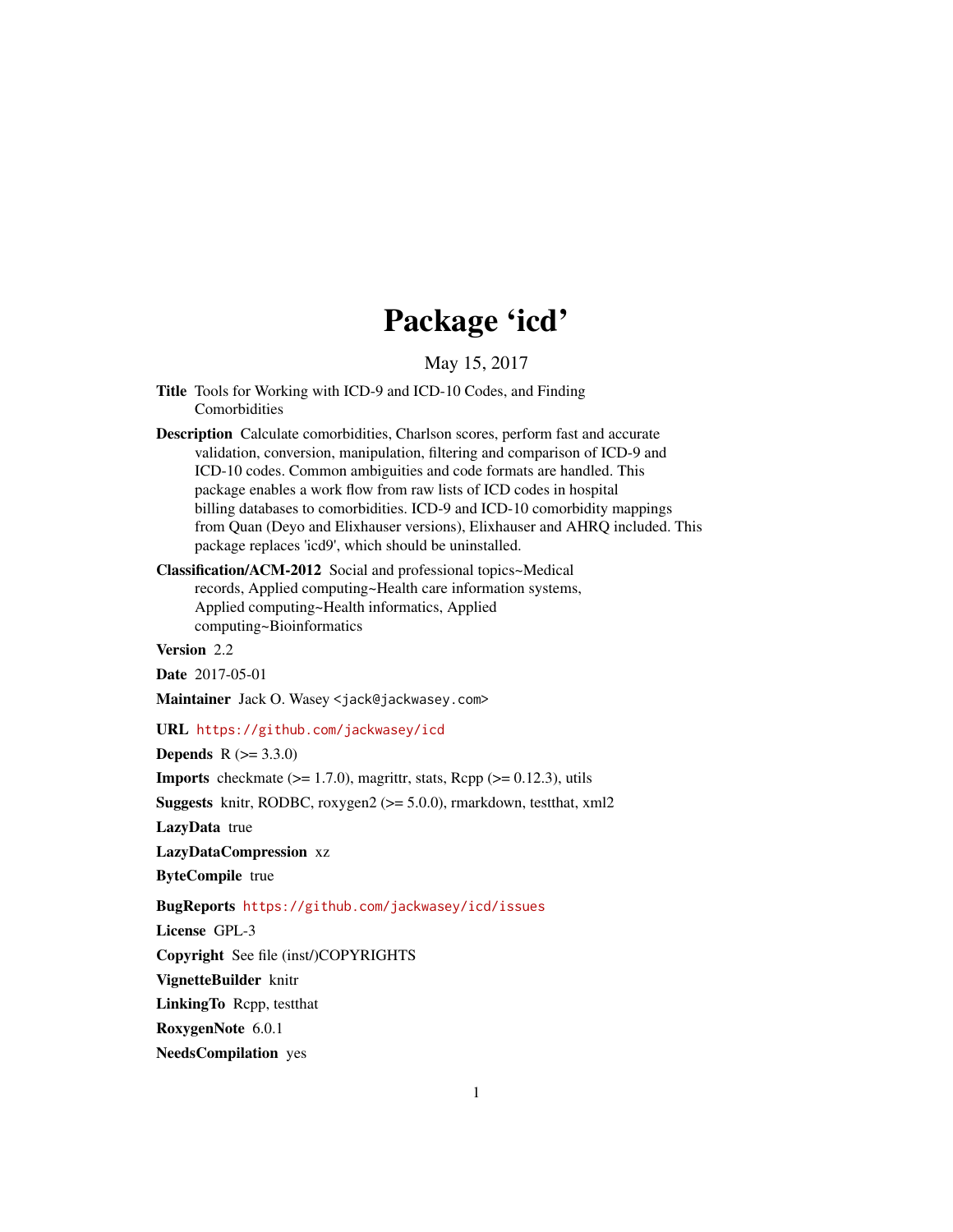Author Jack O. Wasey [aut, cre, cph],

William Murphy [ctb] (Van Walraven scores),

R Core Team [ctb, cph] (m4 macro for OpenMP detection in configure)

# Repository CRAN

Date/Publication 2017-05-15 00:10:19 UTC

# R topics documented:

| 3              |
|----------------|
| $\overline{4}$ |
| $\overline{5}$ |
| 6              |
| 6              |
| $\overline{7}$ |
| $\overline{7}$ |
| 8              |
|                |
| 9              |
| $\overline{9}$ |
| 10             |
| 10             |
| 11             |
| 11             |
| 12             |
| 12             |
| 14             |
| 15             |
| 16             |
| 17             |
| 18             |
| 18             |
| 20             |
| 21             |
| 22             |
| 23             |
| 24             |
| 24             |
| 25             |
| 26             |
| 28             |
| 28             |
| 29             |
|                |
| 31             |
|                |
| 32             |
|                |

**Index** [33](#page-32-0)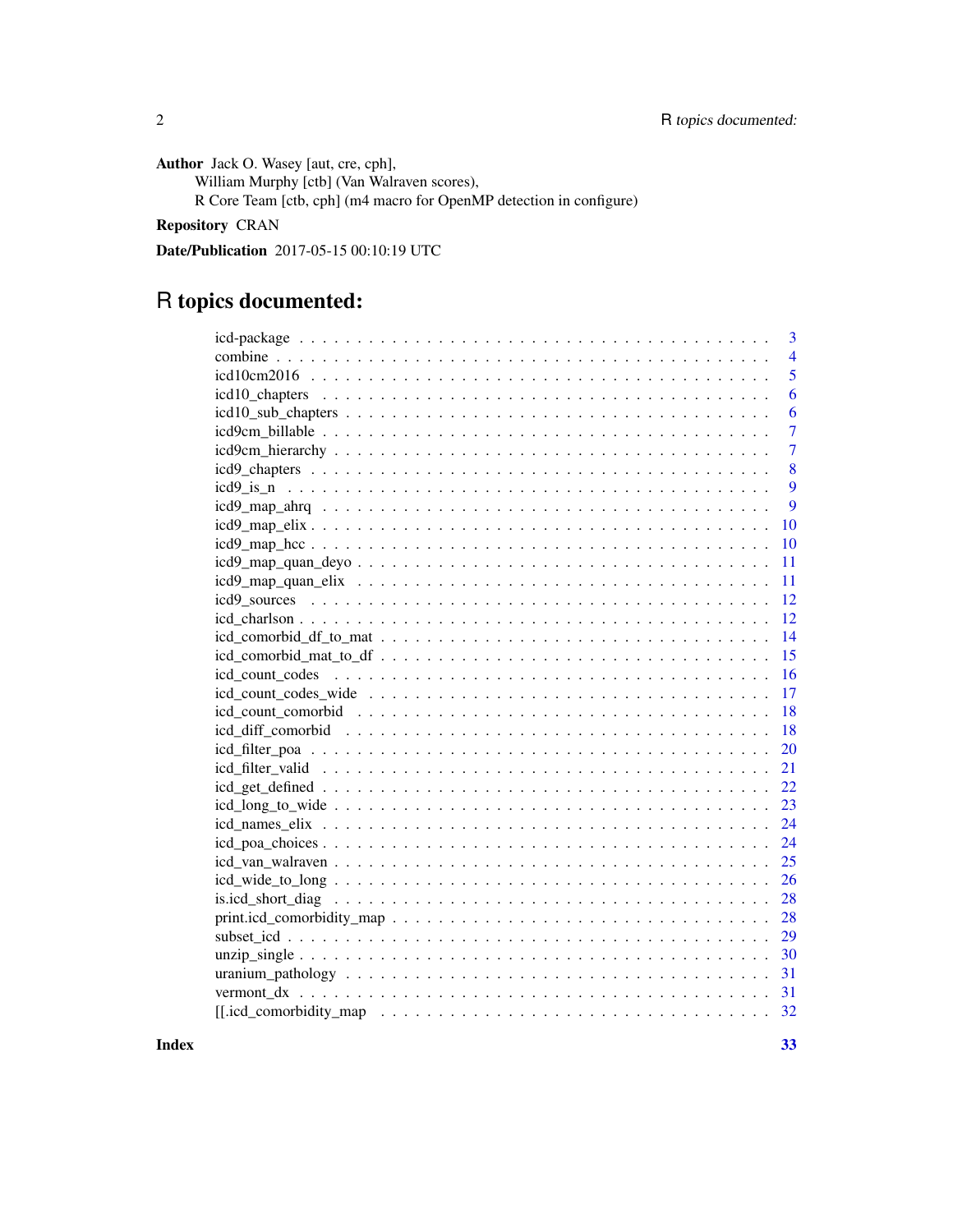<span id="page-2-0"></span>icd-package *icd: Tools for Working with ICD-9 and ICD-10 Codes, and Finding Comorbidities*

#### Description

Calculate comorbidities, Charlson scores, perform fast and accurate validation, conversion, manipulation, filtering and comparison of ICD-9 and ICD-10 codes. Common ambiguities and code formats are handled. This package enables a work flow from raw lists of ICD codes in hospital billing databases to comorbidities. ICD-9 and ICD-10 comorbidity mappings from Quan (Deyo and Elixhauser versions), Elixhauser and AHRQ included. This package replaces 'icd9', which should be uninstalled.

# Details

Comorbidities [icd\\_comorbid](#page-0-0) determines comorbidities for a set of patients with one or more ICD-9 codes each. [icd\\_charlson](#page-11-1) calculates Charlson score (Comorbidity Index). If you already calculated the comorbidities, you can use [icd\\_charlson\\_from\\_comorbid](#page-11-2).

- AHRQ comorbidity mapping is provided, and a function to read the raw SAS code from AHRQ into R data structures. The data is available by lazy-loading in [icd9\\_map\\_ahrq](#page-8-1). AHRQ releases new mappings annually.
- Quan revised both Deyo/Charlson and Elixhauser ICD-9 to comorbidity mappings. These are presented as: [icd9\\_map\\_quan\\_deyo](#page-10-1) (which is also derived from the original SAS code used in his publication, referenced in the data documentation), [icd10\\_map\\_quan\\_deyo](#page-10-2), [icd9\\_map\\_quan\\_elix](#page-10-3), and [icd10\\_map\\_quan\\_elix](#page-10-4) which was transcribed directly from the same paper.
- The original Elixhauser mapping is provided, with codes transcribed from the original publication. See [icd9\\_map\\_elix](#page-9-1).
- Validation [icd\\_is\\_valid](#page-0-0) checks whether ICD-9 codes are syntactically valid (although not necessarily genuine ICD-9 diagnoses). In contrast, [icd\\_is\\_defined](#page-0-0) checks whether ICD-9 codes correspond to diagnoses in the current ICD-9-CM definition from CMS.
- Conversion There are many functions to convert ICD-9 codes or their components between different formats and structures. The most commonly used are: [icd\\_decimal\\_to\\_short](#page-0-0), [icd\\_short\\_to\\_decimal](#page-0-0) to convert, e.g., 002.3 to 0023 and back again. See [convert](#page-0-0) for other options.
- Manipulation You can find children of a higher-level ICD-9 code with [icd\\_children](#page-0-0) and find a common parent to a set of children (or arbitrary list of ICD-9 codes) with [icd\\_condense](#page-0-0). [icd\\_sort](#page-0-0) sorts in hierarchical, then numerical order, so 100.0 comes before 100.00, for example. [icd\\_wide\\_to\\_long](#page-25-1) and [icd\\_long\\_to\\_wide](#page-22-1) convert the two most common data structures containing patient disease data. This is more sophisticated and tailored to the problem than base reshaping or extension packages, although these could no doubt be used.
- Explanation, or decoding Use [icd\\_explain](#page-0-0) to convert a list of codes into human-readable descriptions. This function can optionally reduce the codes to a their top-level groups if all the child members of a group are present. [icd\\_diff\\_comorbid](#page-17-1) allows summary of the differences between comorbidity mappings, e.g. to find what has changed from year-to-year or between revisions by different authors. [icd9cm\\_hierarchy](#page-6-1) is a data.frame containing the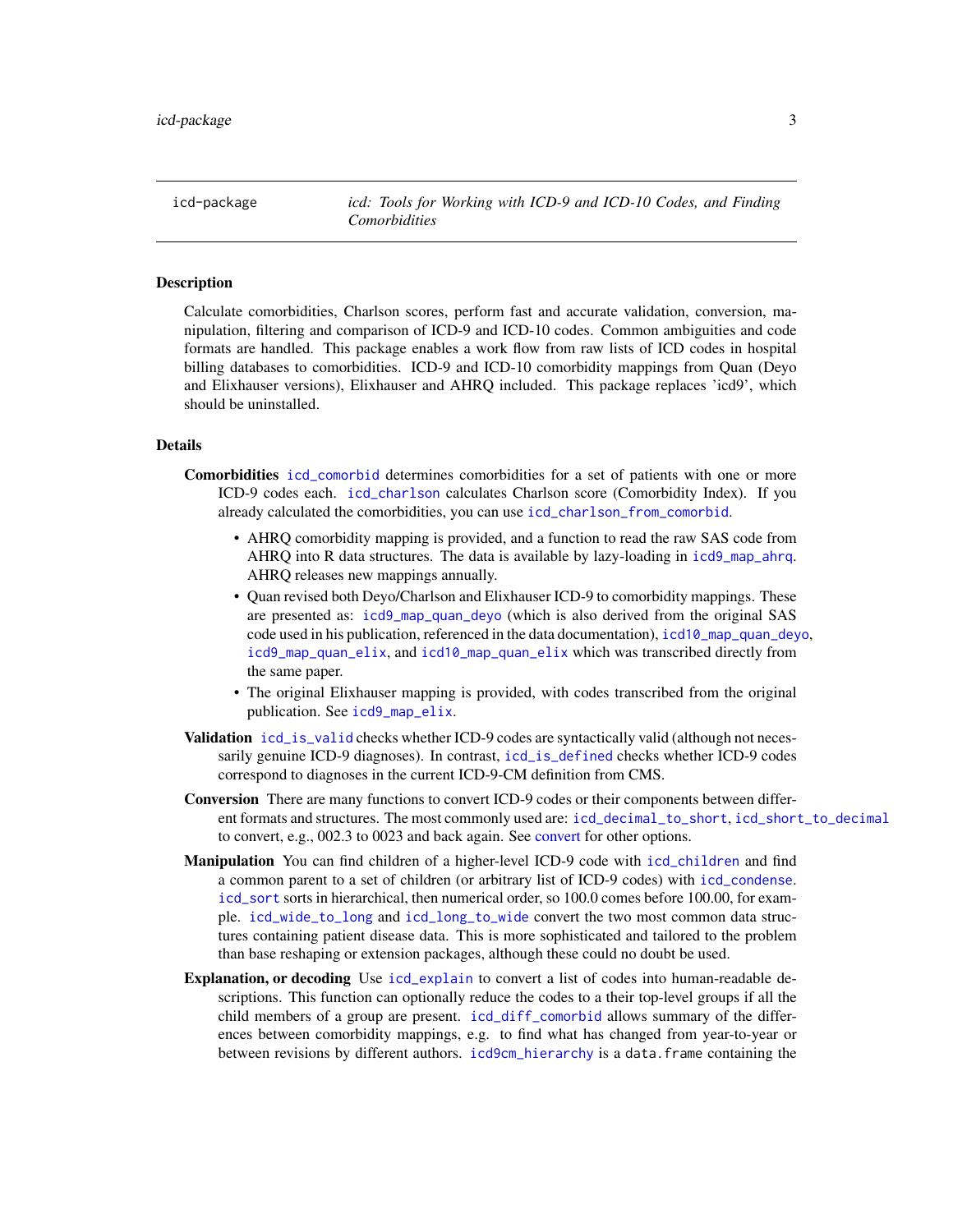<span id="page-3-0"></span>full ICD-9 classification for each diagnosis. [icd9\\_chapters](#page-7-1) contains definitions of chapters, sub-chapters and three-digit groups.

#### Author(s)

Maintainer: Jack O. Wasey <jack@jackwasey.com> [copyright holder]

Other contributors:

- William Murphy <WMurphy@eatright.org> (Van Walraven scores) [contributor]
- R Core Team (m4 macro for OpenMP detection in configure) [contributor, copyright holder]

Jack O. Wasey <jack@jackwasey.com>

# References

<http://www.hcup-us.ahrq.gov/toolssoftware/comorbidity/comorbidity.jsp>

# See Also

Useful links:

- <https://github.com/jackwasey/icd>
- Report bugs at <https://github.com/jackwasey/icd/issues>

combine *combine ICD codes*

#### Description

These function implement combination of lists or vectors of codes, while preserving ICD classes. Base R c just drops all user defined classes and casts down to lowest common denominator, e.g. if mixing numbers and characters. No attempt here to catch all possible combinations of feeding in mixed ICD types and other types. Let R do what it normally does, but just try to keep classes of the first item in the list.

#### Usage

```
## S3 method for class 'icd9'
c(\ldots, \text{ warn} = \text{FALSE})## S3 method for class 'icd10'
c(\ldots, \text{ warn} = \text{FALSE})
```
#### **Arguments**

| $\cdot$ | elements to combine                                                                               |
|---------|---------------------------------------------------------------------------------------------------|
| warn    | single logical value, if TRUE, will give warnings when incompatible types are<br>combined using c |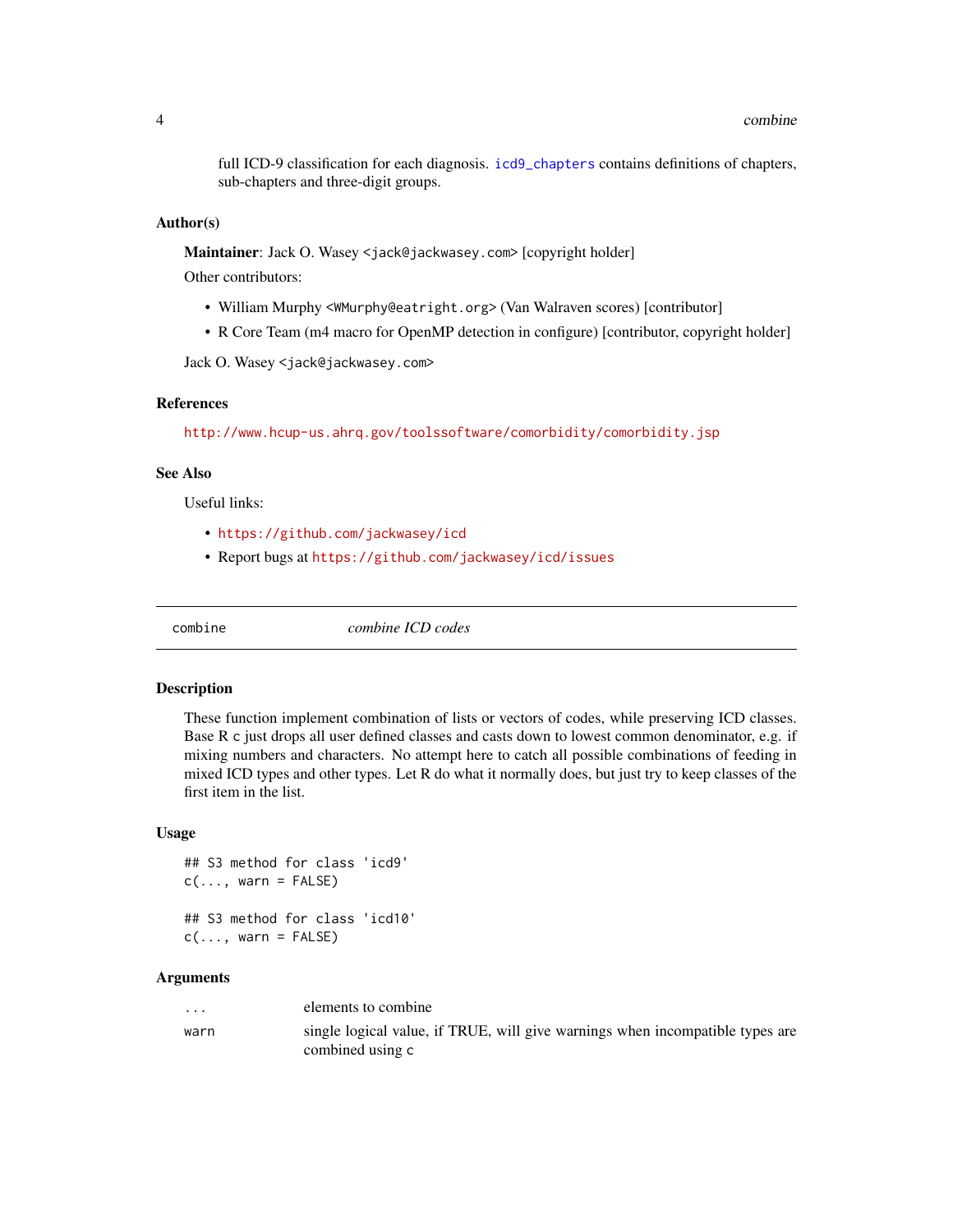# <span id="page-4-0"></span> $icd10cm2016$  5

#### Examples

```
## Not run:
# throw an error? or assign type according to first argument?
c(as.icd9("E998"), as.icd10("A10"))
# benchmark subsetting to justify using .subset2 (5% faster)
library(microbenchmark)
j <- list(as.icd9cm("E990"), as.icd9cm("10010"))
k <- list(rep(as.icd9cm("E990"), times = 500))
microbenchmark(j[[1]], .subset2(j, 1),
               k[[1]], .subset2(k, 1),
               times = 1e6# logical list to vector
a \leftarrow list(T, T)microbenchmark(as.logical(a), c(a, recursive = TRUE), times = 1e6)
# c(..., recursive = TRUE) vs unlist
l = list(c("100", "440", "999"), c("123", "234"))microbenchmark::microbenchmark(c(l, recursive = TRUE),
                               c(unlist(l)),
                               times = 1e6)
stopifnot(identical(c(l, recursive = TRUE), c(unlist(l))))
```
## End(Not run)

icd10cm2016 *ICD-10-CM*

# **Description**

The public domain modified ICD-10 classification as published in the public domain by the US CDC. Currently this has a slightly different structure to icd9cm\_hierarchy because the published data helpfully has a *leaf* flag indicating whether a code is a *billable* leaf node, or a code higher in the hierarchy which nevertheless will have a description.

# Format

data frame, with columns for code, leaf status (0 or 1), short and long descriptions.

# Details

There are annual revisions to this data. Currently, the 2016 edition is included.

# Source

<http://www.cdc.gov/nchs/icd/icd10cm.htm>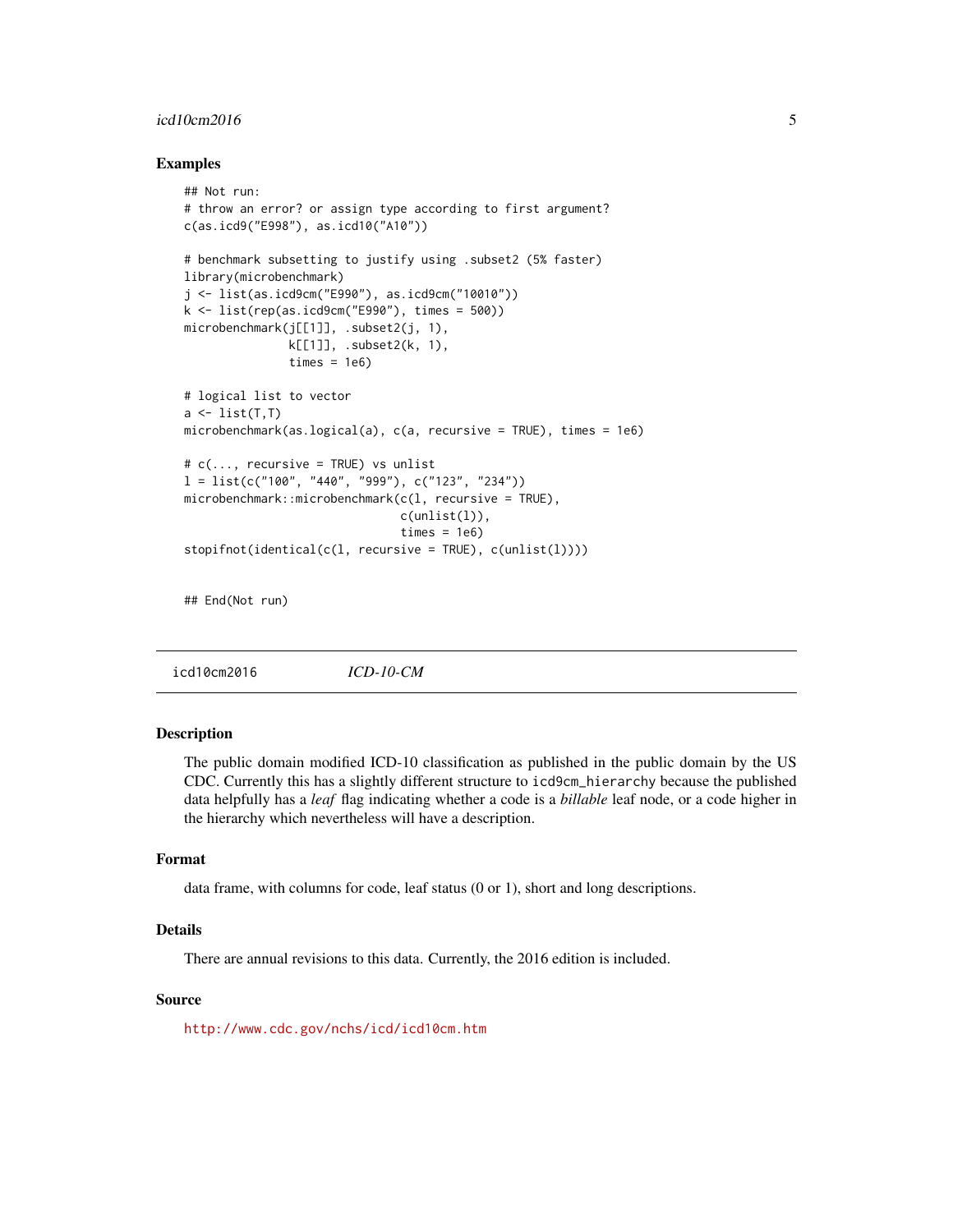<span id="page-5-0"></span>icd10\_chapters *ICD-10 chapters*

#### Description

The WHO ICD-10 scheme chapters. The chapter level is the highest in the hierarchy, each chapter containing sets of codes which span multiple three-digit 'major' codes, and in some cases also span codes across two alphabetic initial characters. E.g. Chapter I spans A00 to B99.

#### Format

list with chapter names stored in list names, each with two element named character vector with start and end codes.

# Details

2017 ICD-10-CM does not have any U codes (codes for special purposes). U00-U49 - Provisional assignment of new diseases of uncertain etiology or emergency use U82-U85 - Resistance to antimicrobial and anti-neoplastic drugs

#### Source

http://apps.who.int/classifications/icd10/browse/2016/en

icd10\_sub\_chapters *ICD-10 sub-chapters*

#### Description

The WHO ICD-10 scheme sub-chapters. N.b. there may be WHO vs CM differences: please file bug if noted. In the XML definition of ICD-10-CM there are some intermediate hierarchical levels, e.g. for neoplasms. Sub-chapter here is defined as the lowest-level grouping of three-digit codes, e.g. C00-C14 "Malignant neoplasms of lip, oral cavity and pharynx", not C00-C96 "Malignant neoplasms" which itself is a subset of the chapter C00-D49 "Neoplasms"

#### Format

list with sub-chapter or major names stored in list names, each with two element named character vector with start and end codes.

#### Source

http://apps.who.int/classifications/icd10/browse/2016/en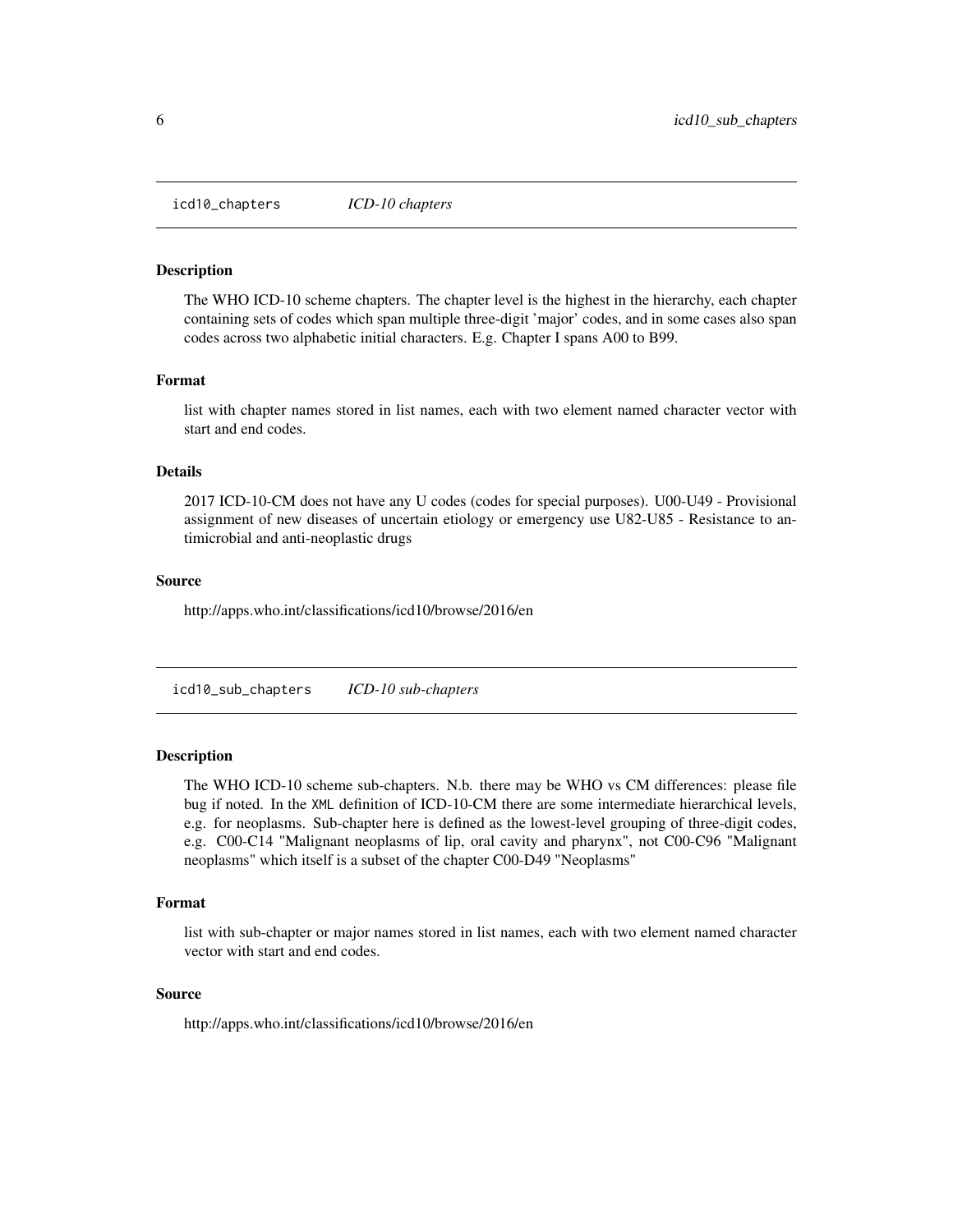<span id="page-6-0"></span>

#### **Description**

These are derived from the CMS published updates, with versions 23 to 32 currently available going back to 2004/5. The source files back to version 27 have short and long descriptions. The short descriptions are in ASCII with no special characters, whereas the long descriptions contain accented characters which seem to be interpreted as Unicode, latin-1 or cp1252. This all done during package creation, but can be repeated by package users, including pulling the data from the web pages directly. Despite my best efforts, current locale can give different results, but this packaged data is correct, with some UTF-8 encoded strings.

# Format

list of data frames. Each list item is named by the version as a string, e.g. "32". The constituent data frames have columns icd9, shortDesc, and longDesc.

#### Source

<http://www.cms.gov/Medicare/Coding/ICD9ProviderDiagnosticCodes/codes.html>

<span id="page-6-1"></span>icd9cm\_hierarchy *Latest ICD-9-CM diagnosis codes, in flat* data.frame *format*

#### Description

Short-form ICD-9 codes with short and long descriptions, and description of each hierarchy level containing each code.

#### Format

data frame

#### Source

[http://wonder.cdc.gov/wonder/sci\\_data/codes/icd9/type\\_txt/icd9cm.asp](http://wonder.cdc.gov/wonder/sci_data/codes/icd9/type_txt/icd9cm.asp)

Rich text descriptions here: <http://www.cdc.gov/nchs/icd/icd9cm.htm> [http://www.cms.gov/](http://www.cms.gov/Medicare/Coding/ICD9ProviderDiagnosticCodes/codes.html) [Medicare/Coding/ICD9ProviderDiagnosticCodes/codes.html](http://www.cms.gov/Medicare/Coding/ICD9ProviderDiagnosticCodes/codes.html) This page has versions 23 to 32 (2005 to 2014). At present, only the 2014 data is included in this package.

[http://wonder.cdc.gov/wonder/sci\\_data/codes/icd9/type\\_txt/icd9abb.asp](http://wonder.cdc.gov/wonder/sci_data/codes/icd9/type_txt/icd9abb.asp)

[http://wonder.cdc.gov/wonder/sci\\_data/codes/icd9/type\\_txt/icd9cm.asp](http://wonder.cdc.gov/wonder/sci_data/codes/icd9/type_txt/icd9cm.asp)

[http://wonder.cdc.gov/wonder/sci\\_data/codes/icd9/type\\_txt/icdcm.asp](http://wonder.cdc.gov/wonder/sci_data/codes/icd9/type_txt/icdcm.asp)

[http://wonder.cdc.gov/wonder/sci\\_data/codes/icd9/type\\_txt/icd9abb.asp](http://wonder.cdc.gov/wonder/sci_data/codes/icd9/type_txt/icd9abb.asp)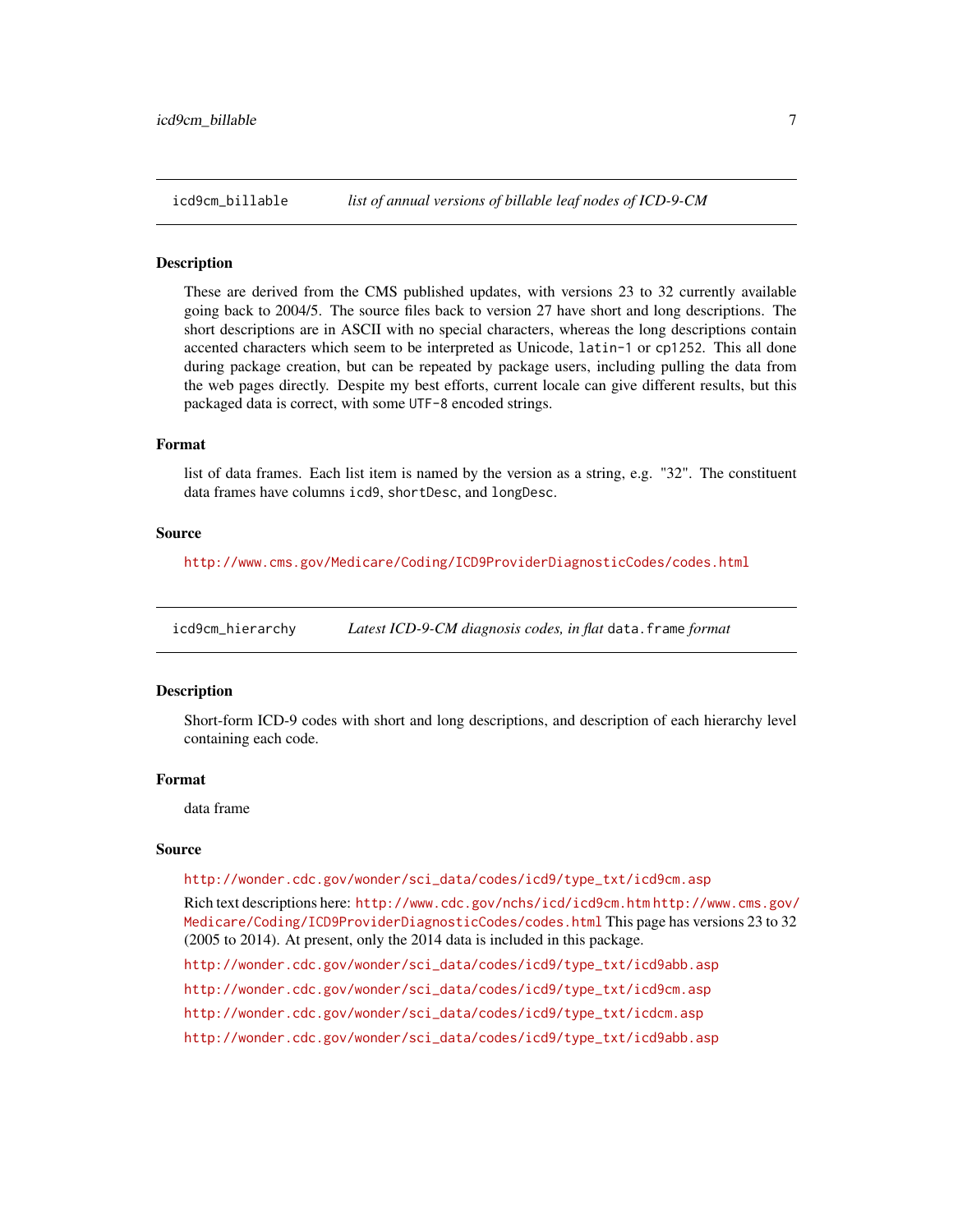<span id="page-7-1"></span><span id="page-7-0"></span>icd9\_chapters *ICD-9 chapters*

#### Description

icd9\_chapters, icd9\_chapters\_sub and icd9\_majors contain mappings from the higher level descriptions of ICD-9 codes to the ranges of ICD-9 codes they describe. Helpful in summarizing codes or grouping for human-readable output. These can easily be converted to a co-morbidity mapping, as shown in the vignette.

#### Format

list with chapter/sub-chapter or major names stored in list names, each with two element named character vector with start and end codes.

#### Details

- 001-139 Infectious And Parasitic Diseases
- 140-239 Neoplasms
- 240-279 Endocrine, Nutritional And Metabolic Diseases, And Immunity Disorders
- 280-289 Diseases Of The Blood And Blood-Forming Organs
- 290-319 Mental Disorders
- 320-389 Diseases Of The Nervous System And Sense Organs
- 390-459 Diseases Of The Circulatory System
- 460-519 Diseases Of The Respiratory System
- 520-579 Diseases Of The Digestive System
- 580-629 Diseases Of The Genitourinary System
- 630-679 Complications Of Pregnancy, Childbirth, And The Puerperium
- 680-709 Diseases Of The Skin And Subcutaneous Tissue
- 710-739 Diseases Of The Musculoskeletal System And Connective Tissue
- 740-759 Congenital Anomalies
- 760-779 Certain Conditions Originating In The Perinatal Period
- 780-799 Symptoms, Signs, And Ill-Defined Conditions
- 800-999 Injury And Poisoning
- V01-V91 Supplementary Classification Of Factors Influencing Health Status And Contact With Health Services
- E000-E999 Supplementary Classification Of External Causes Of Injury And Poisoning

#### Source

<http://www.cms.gov/Medicare/Coding/ICD9ProviderDiagnosticCodes/codes.html>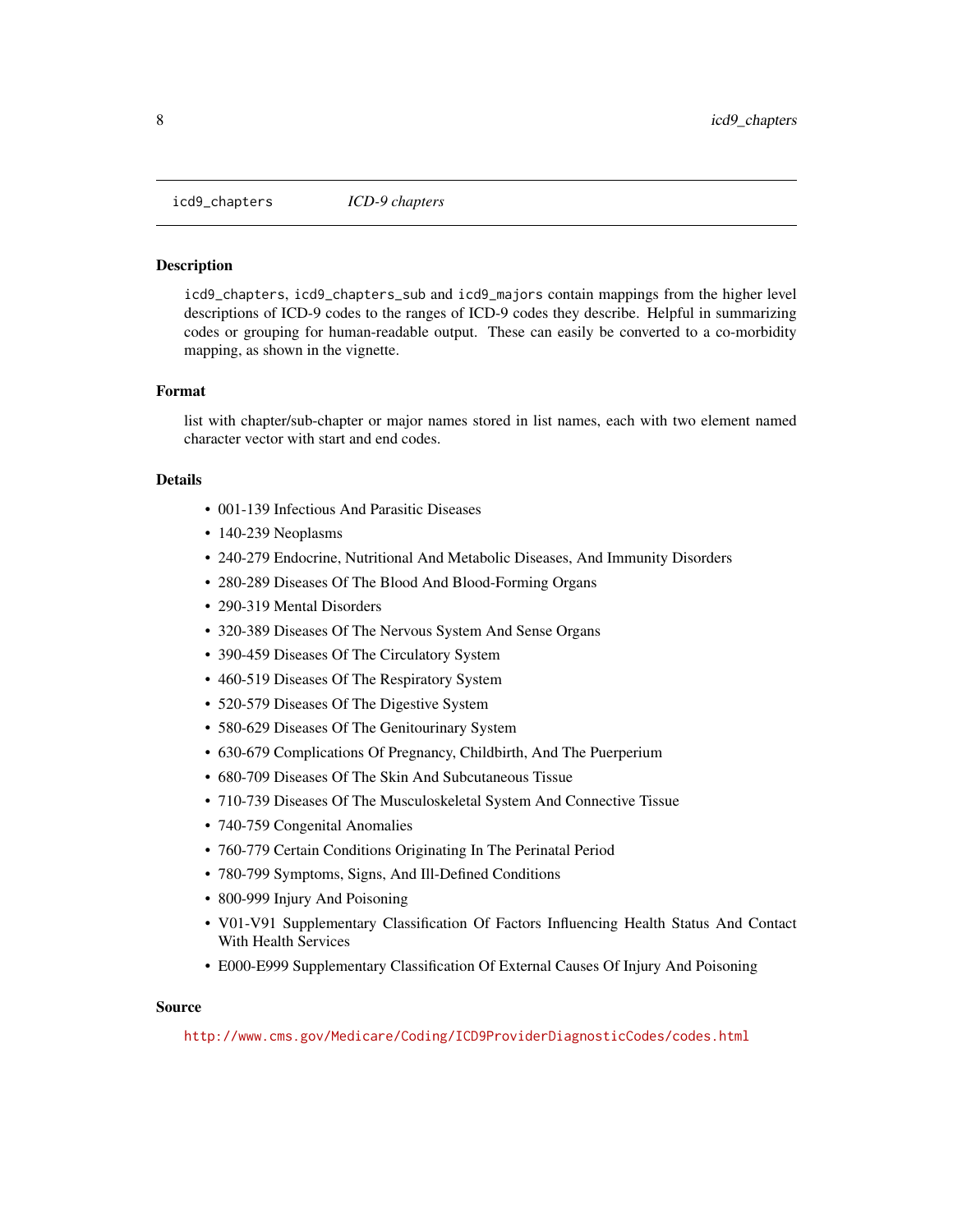<span id="page-8-0"></span>

#### Description

For each code, return TRUE if numeric or FALSE if a V or E code.

#### Usage

```
icd9_is_n(x)
icd9_is_v(x)
icd9_is_e(x)
```
# Arguments

x vector of strings or factor to test

# Value

logical vector

# Functions

- icd9\_is\_v: are the given codes V type?
- icd9\_is\_e: are the given codes E type?

<span id="page-8-1"></span>icd9\_map\_ahrq *AHRQ comorbidities*

#### Description

This mapping of comorbidities to ICD-9 codes is derived directly from SAS code provided by AHRQ, and translated into this R data structure. This is a revision of the Elixhauser system, notably excluding cardiac arrythmia.

# Format

list of character vectors

# Source

<http://www.hcup-us.ahrq.gov/toolssoftware/comorbidity/comorbidity.jsp> [http://www](http://www.hcup-us.ahrq.gov/toolssoftware/comorbidityicd10/comorbidity_icd10.jsp). [hcup-us.ahrq.gov/toolssoftware/comorbidityicd10/comorbidity\\_icd10.jsp](http://www.hcup-us.ahrq.gov/toolssoftware/comorbidityicd10/comorbidity_icd10.jsp)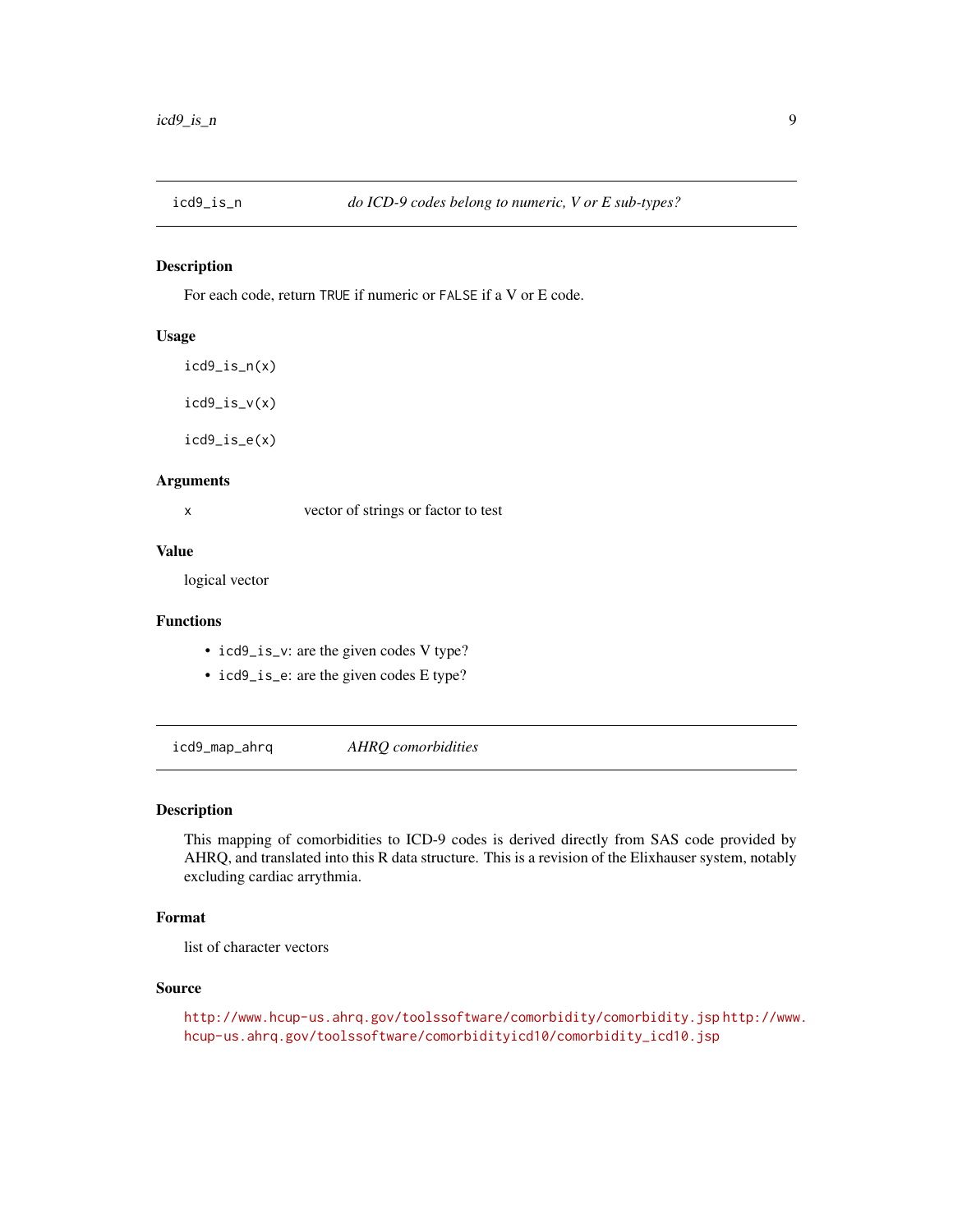<span id="page-9-1"></span><span id="page-9-0"></span>

#### **Description**

The original mapping of Elixhauser's ICD-9-CM to 30 comorbidities. According to Sharabiani, this mapping provides the best long-term mortality prediction. The weaknesses of this mapping are that it is based on slightly out-dated ICD-9 codes. I have not yet verified what changes to the ICD-9-CM specification between 1998 and now would impact this mapping.

#### Format

list of character vectors, each named by co-morbidity

#### References

Sharabiani, Mansour T. A., Paul Aylin, and Alex Bottle. "Systematic Review of Comorbidity Indices for Administrative Data." Medical Care December 2012 50, no. 12 (2012): 1109-18. doi:10.1097/MLR.0b013e31825f64d0. <http://www.ncbi.nlm.nih.gov/pubmed/22929993>

Elixhauser, Anne, Claudia Steiner, D. Robert Harris, and Rosanna M. Coffey. "Comorbidity Measures for Use with Administrative Data." Medical Care January 1998 36, no. 1 (1998): 8-27.

icd9\_map\_hcc *Medicare Hierarchical Condition Categories*

#### Description

Medicare HCC model was developed to use current year diagnoses and demographics predict current year healthcare expenditure. This classification has been used for additional risk adjustment models. ICD codes are first assigned to numeric Condition Categories ('CCs'). A hierarchy rule is then applied so that each patient is coded for only the most severe of the Condition Categories in a group. For example, if a patient has metastatic lung cancer, they will only be assigned the 'CC' for "Metastatic Cancer and Acute Leukemia", and will not be assigned the 'CC' for "Lung and other Severe Cancers". Once the hierarchy rules are applied, the codes are referred to as HCCs. This mapping can change over time. It remained the same from 2007-10

#### Format

dataframe with 3 columns (icd\_code, cc, and year)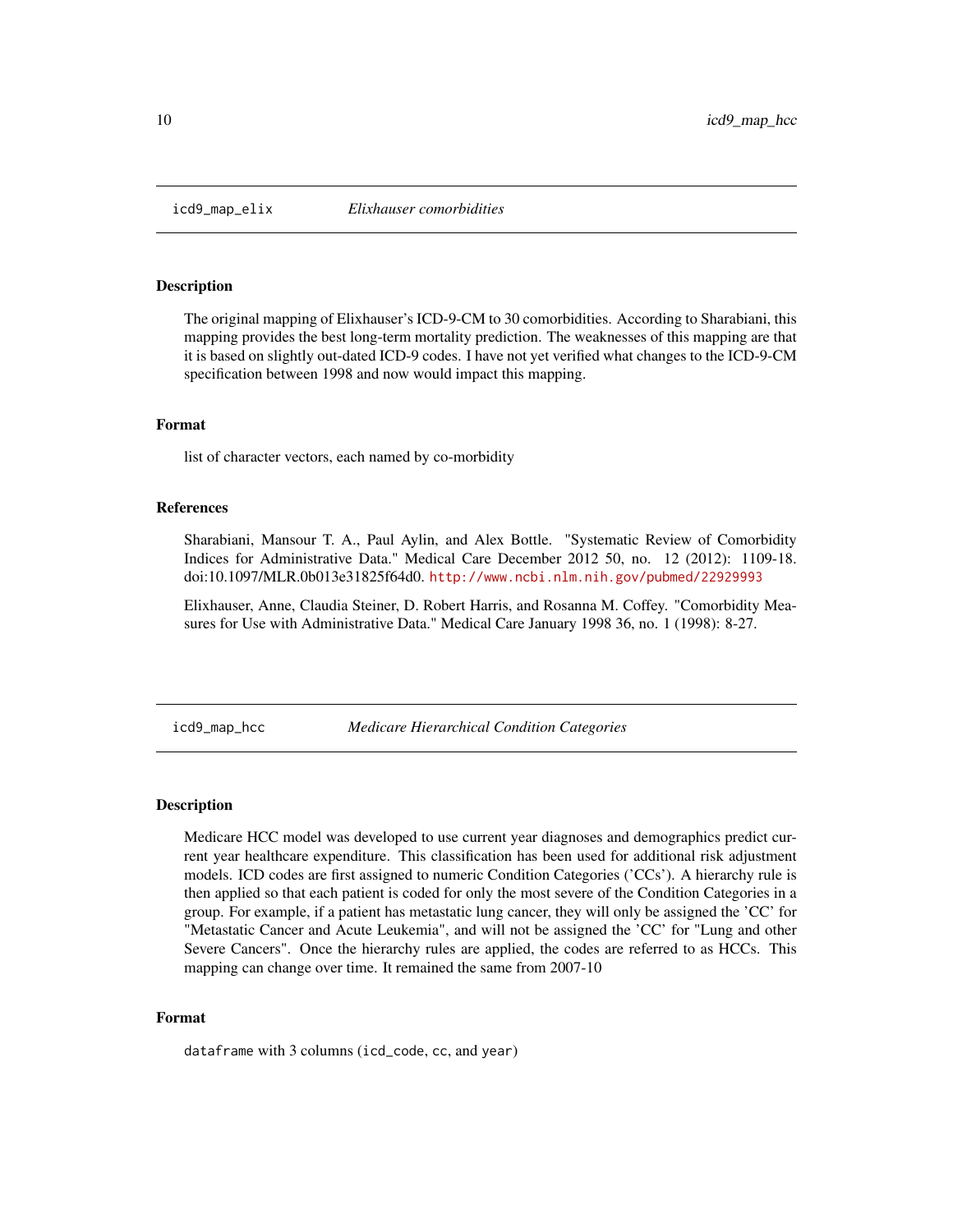#### <span id="page-10-0"></span>References

Pope, Gregory C., et al. "Diagnostic cost group hierarchical condition category models for Medicare risk adjustment." Health Economics Research, Inc. Waltham, MA (2000). [https://www.cms.gov/](https://www.cms.gov/Research-Statistics-Data-and-Systems/Statistics-Trends-and-Reports/Reports/Downloads/Pope_2000_2.pdf) [Research-Statistics-Data-and-Systems/Statistics-Trends-and-Reports/Reports/Down](https://www.cms.gov/Research-Statistics-Data-and-Systems/Statistics-Trends-and-Reports/Reports/Downloads/Pope_2000_2.pdf)loads/ [Pope\\_2000\\_2.pdf](https://www.cms.gov/Research-Statistics-Data-and-Systems/Statistics-Trends-and-Reports/Reports/Downloads/Pope_2000_2.pdf)

Risk Adjustment, Centers for Medicare and Medicaid Services [https://www.cms.gov/Medicare/](https://www.cms.gov/Medicare/Health-Plans/MedicareAdvtgSpecRateStats/Risk-Adjustors.html) [Health-Plans/MedicareAdvtgSpecRateStats/Risk-Adjustors.html](https://www.cms.gov/Medicare/Health-Plans/MedicareAdvtgSpecRateStats/Risk-Adjustors.html)

<span id="page-10-1"></span>icd9\_map\_quan\_deyo *Quan adaptation of Deyo/Charlson comorbidities*

#### <span id="page-10-2"></span>**Description**

Derived automatically from the SAS code used in the original publication. According to the referenced study, this provides the best predictor of in-patient to <30d mortality. Of note, Deyo drops the distinction between leukemia, lymphoma and non-metastatic cancer. As far as I have looked into this, in the rare cases where someone had two or three of leukemia, lymphoma and non-metastatic cancer, the Quan adaptation would give a lower Charlson score than the original scheme. The Deyo original Charlson to ICD-9-CM groups does include distinct categories for these things.

#### Format

list of character vectors, each named by co-morbidity

#### References

Quan, Hude, Vijaya Sundararajan, Patricia Halfon, Andrew Fong, Bernard Burnand, Jean-Christophe Luthi, L. Duncan Saunders, Cynthia A. Beck, Thomas E. Feasby, and William A. Ghali. "Coding Algorithms for Defining Comorbidities in ICD-9-CM and ICD-10 Administrative Data." Medical Care 43, no. 11 (November 1, 2005): 1130-39. [http://www.ncbi.nlm.nih.gov/pubmed/](http://www.ncbi.nlm.nih.gov/pubmed/16224307) [16224307](http://www.ncbi.nlm.nih.gov/pubmed/16224307) [http://web.archive.org/web/20110225042437/http://www.chaps.ucalgary.ca/](http://web.archive.org/web/20110225042437/http://www.chaps.ucalgary.ca/sas) [sas](http://web.archive.org/web/20110225042437/http://www.chaps.ucalgary.ca/sas)

<span id="page-10-3"></span>icd9\_map\_quan\_elix *Quan adaptation of Elixhauser comorbidities*

#### <span id="page-10-4"></span>Description

These were transcribed directly from the Quan paper referenced.

# Format

list of character vectors, each named by co-morbidity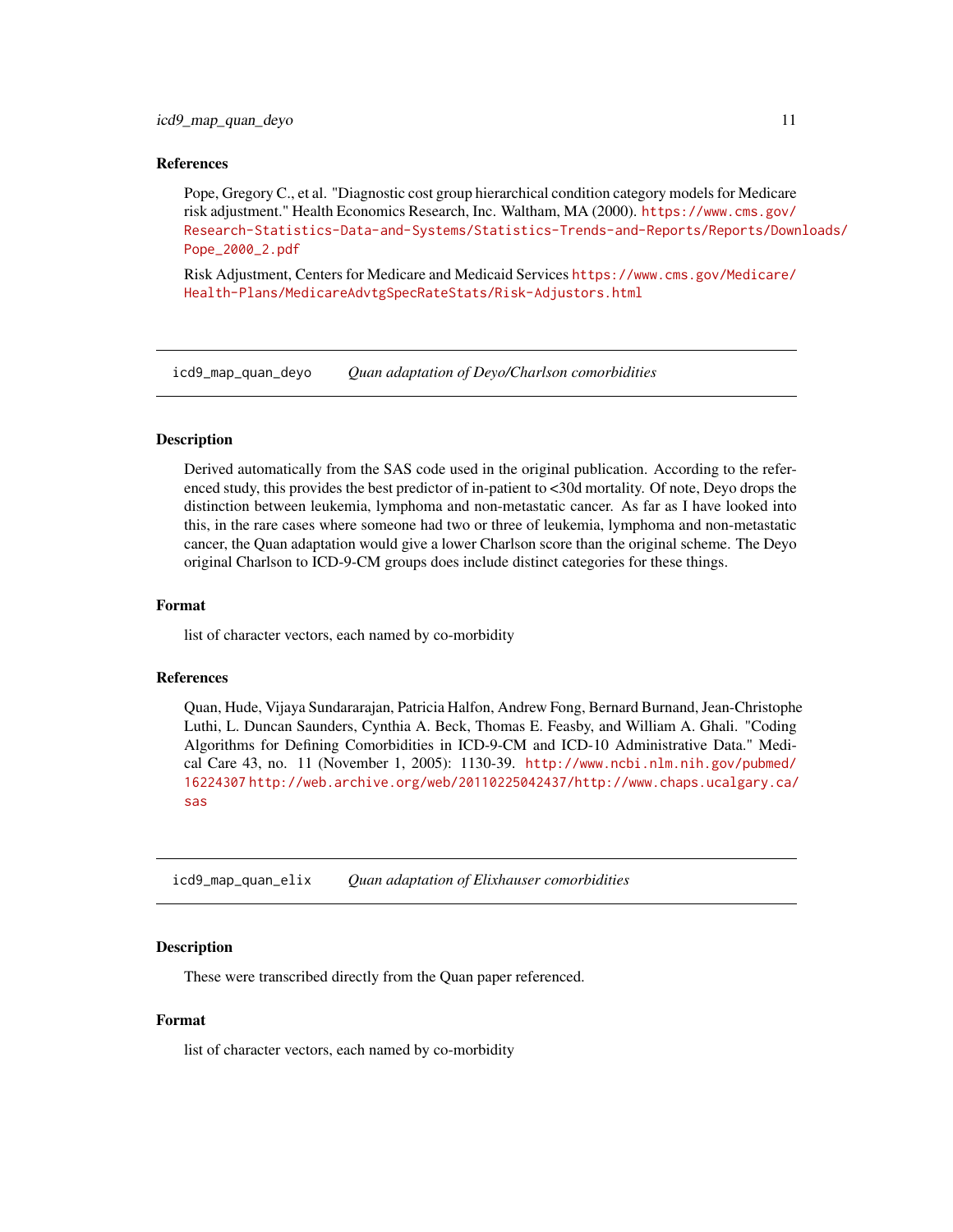#### References

Quan, Hude, Vijaya Sundararajan, Patricia Halfon, Andrew Fong, Bernard Burnand, Jean-Christophe Luthi, L. Duncan Saunders, Cynthia A. Beck, Thomas E. Feasby, and William A. Ghali. "Coding Algorithms for Defining Comorbidities in ICD-9-CM and ICD-10 Administrative Data." Medical Care 43, no. 11 (November 1, 2005): 1130-39. [http://www.ncbi.nlm.nih.gov/pubmed/](http://www.ncbi.nlm.nih.gov/pubmed/16224307) [16224307](http://www.ncbi.nlm.nih.gov/pubmed/16224307) [http://web.archive.org/web/20110225042437/http://www.chaps.ucalgary.ca/](http://web.archive.org/web/20110225042437/http://www.chaps.ucalgary.ca/sas) [sas](http://web.archive.org/web/20110225042437/http://www.chaps.ucalgary.ca/sas)

icd9\_sources *ICD-9 data sources*

# Description

List of ICD-9 data sources for different versions of ICD-9-CM

<span id="page-11-1"></span>

```
icd_charlson Calculate Charlson Comorbidity Index (Charlson Score)
```
# <span id="page-11-2"></span>**Description**

Charlson score is calculated in the basis of the Quan revision of Deyo's ICD-9 mapping. (peptic ulcer disease no longer warrants a point.) Quan published an updated set of scores, but it seems most people use the original scores for easier comparison between studies, even though Quan's were more predictive.

#### Usage

```
icd_charlson(x, visit_name = NULL, scoring_system = c("original",
  "charlson", "quan"), return_df = FALSE,
  stringsAsFactors = getOption("stringsAsFactors"), ...)
## S3 method for class 'data.frame'
icd_charlson(x, visit_name = NULL,
  scoring_system = c("original", "charlson", "quan"), return_df = FALSE,
  stringsAsFactors = getOption("stringsAsFactors"), ...)
```

```
icd_charlson_from_comorbid(x, visit_name = NULL, hierarchy = FALSE,
 scoring_system = c("original", "charlson", "quan"))
```
<span id="page-11-0"></span>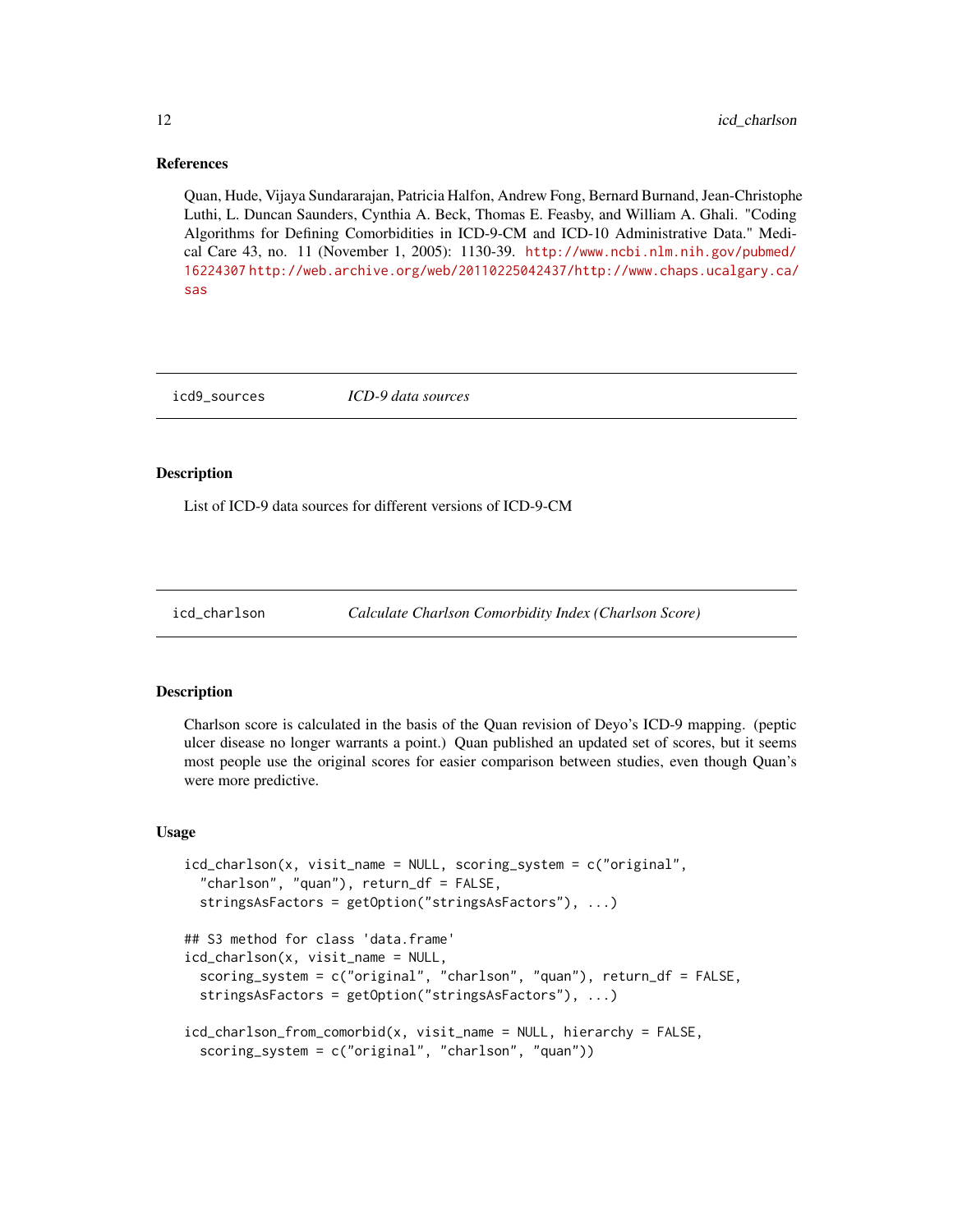# Arguments

| X                | data frame containing a column of visit or patient identifiers, and a column of<br>ICD-9 codes. It may have other columns which will be ignored. By default, the<br>first column is the patient identifier and is not counted. If visit_name is not<br>specified, the first column is used.                                                                                                                                                                                                                                                                                                                                                                                                                                                                |  |
|------------------|------------------------------------------------------------------------------------------------------------------------------------------------------------------------------------------------------------------------------------------------------------------------------------------------------------------------------------------------------------------------------------------------------------------------------------------------------------------------------------------------------------------------------------------------------------------------------------------------------------------------------------------------------------------------------------------------------------------------------------------------------------|--|
| visit_name       | The name of the column in the data frame which contains the patient or visit<br>identifier. Typically this is the visit identifier, since patients come leave and<br>enter hospital with different ICD-9 codes. It is a character vector of length one.<br>If left empty, or NULL, then an attempt is made to guess which field has the ID for<br>the patient encounter (not a patient ID, although this can of course be specified<br>directly). The guesses proceed until a single match is made. Data frames may<br>be wide with many matching fields, so to avoid false positives, anything but a<br>single match is rejected. If there are no successful guesses, and visit_id was<br>not specified, then the first column of the data frame is used. |  |
| scoring_system   | One of original, charlson, or quan. The first two will give the original Charl-<br>son weights for each comorbidity, whereas quan uses the updated weights from<br>Quan 2001.                                                                                                                                                                                                                                                                                                                                                                                                                                                                                                                                                                              |  |
| return_df        | single logical value, if true, a two column data frame will be returned, with the<br>first column named as in input data frame (i.e. visit_name), containing all the<br>visits, and the second column containing the Charlson Comorbidity Index.                                                                                                                                                                                                                                                                                                                                                                                                                                                                                                           |  |
| stringsAsFactors |                                                                                                                                                                                                                                                                                                                                                                                                                                                                                                                                                                                                                                                                                                                                                            |  |
|                  | single logical, passed on when constructing data.frame if return_df is TRUE. If<br>the input data frame x has a factor for the visit_name, this is not changed, but<br>a non-factor visit_name may be converted or not converted according to your<br>system default or this setting.                                                                                                                                                                                                                                                                                                                                                                                                                                                                      |  |
|                  | further arguments to pass on to icd9_comorbid_quan_deyo, e.g. icd_name                                                                                                                                                                                                                                                                                                                                                                                                                                                                                                                                                                                                                                                                                     |  |
| hierarchy        | single logical value, default is FALSE. If TRUE, will drop DM if DMcx is present,<br>etc.                                                                                                                                                                                                                                                                                                                                                                                                                                                                                                                                                                                                                                                                  |  |

# Details

When used, hierarchy is applied per Quan, "The following comorbid conditions were mutually exclusive: diabetes with chronic complications and diabetes without chronic complications; mild liver disease and moderate or severe liver disease; and any malignancy and metastatic solid tumor." The Quan scoring weights come from the 2011 paper (dx.doi.org/10.1093/aje/kwq433). The comorbidity weights were recalculated using updated discharge data, and some changes, such as Myocardial Infarction decreasing from 1 to 0, may reflect improved outcomes due to advances in treatment since the original weights were determined in 1984.

#### Methods (by class)

• data.frame: Charlson scores from data frame of visits and ICD-9 codes. ICD-10 Charlson can be calculated simply by getting the Charlson (e.g. Quan Deyo) comorbidities, then calling icd\_charlson\_from\_comorbid.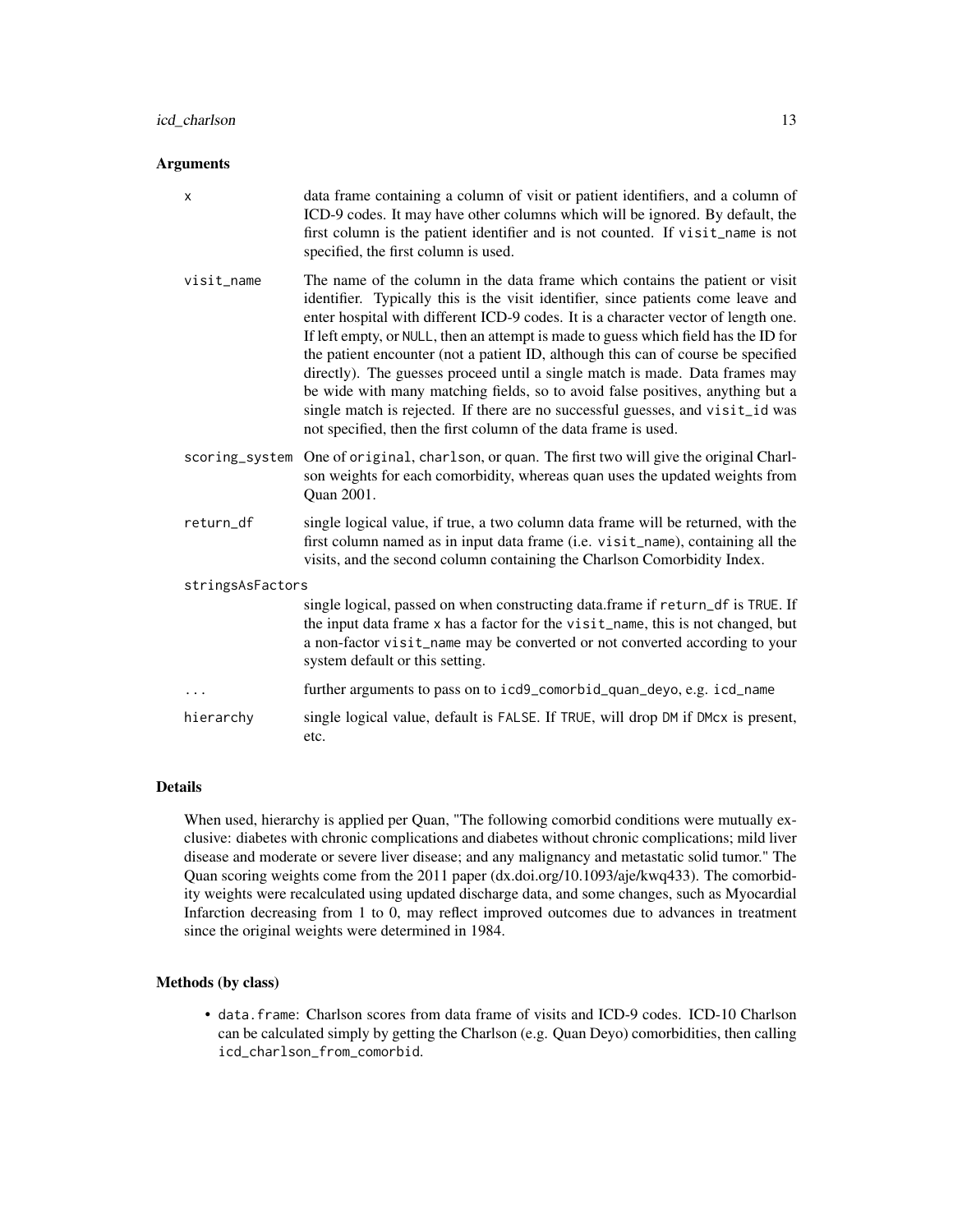# <span id="page-13-0"></span>Examples

```
mydf <- data.frame(visit_name = c("a", "b", "c"),
                   icd9 = c("441", "412.93", "044.9"))
cmb <- icd9_comorbid_quan_deyo(mydf)
cmb
icd_charlson(mydf)
# can specify short_code directly instead of guessing
icd_charlson(mydf, short_code = FALSE, return_df = TRUE)
icd_charlson_from_comorbid(cmb)
```
icd\_comorbid\_df\_to\_mat

*convert comorbidity matrix to data frame*

# Description

convert matrix of comorbidities into data frame, preserving visit\_name information

#### Usage

```
icd_comorbid_df_to_mat(x, visit_name = get_visit_name(x),
  stringsAsFactors = getOption("stringsAsFactors"))
```
#### Arguments

| $\mathsf{x}$     | data frame, with a visit_name column (not necessarily first), and other columns<br>with flags for comorbidities, as such column names are required.                                                                                                                                                                                                                                                                                                                                                                                                                                                                                                                                                                                                        |
|------------------|------------------------------------------------------------------------------------------------------------------------------------------------------------------------------------------------------------------------------------------------------------------------------------------------------------------------------------------------------------------------------------------------------------------------------------------------------------------------------------------------------------------------------------------------------------------------------------------------------------------------------------------------------------------------------------------------------------------------------------------------------------|
| visit_name       | The name of the column in the data frame which contains the patient or visit<br>identifier. Typically this is the visit identifier, since patients come leave and<br>enter hospital with different ICD-9 codes. It is a character vector of length one.<br>If left empty, or NULL, then an attempt is made to guess which field has the ID for<br>the patient encounter (not a patient ID, although this can of course be specified<br>directly). The guesses proceed until a single match is made. Data frames may<br>be wide with many matching fields, so to avoid false positives, anything but a<br>single match is rejected. If there are no successful guesses, and visit_id was<br>not specified, then the first column of the data frame is used. |
| stringsAsFactors |                                                                                                                                                                                                                                                                                                                                                                                                                                                                                                                                                                                                                                                                                                                                                            |
|                  | Single logical value, describing whether the resulting data frame should have<br>strings e.g. visit id converted to factor. Default is to follow the current                                                                                                                                                                                                                                                                                                                                                                                                                                                                                                                                                                                               |

strings, e.g. visit\_id converted to factor. Default is to follow the current session option. This is identical to the argument used in, among other base functions as.data.frame.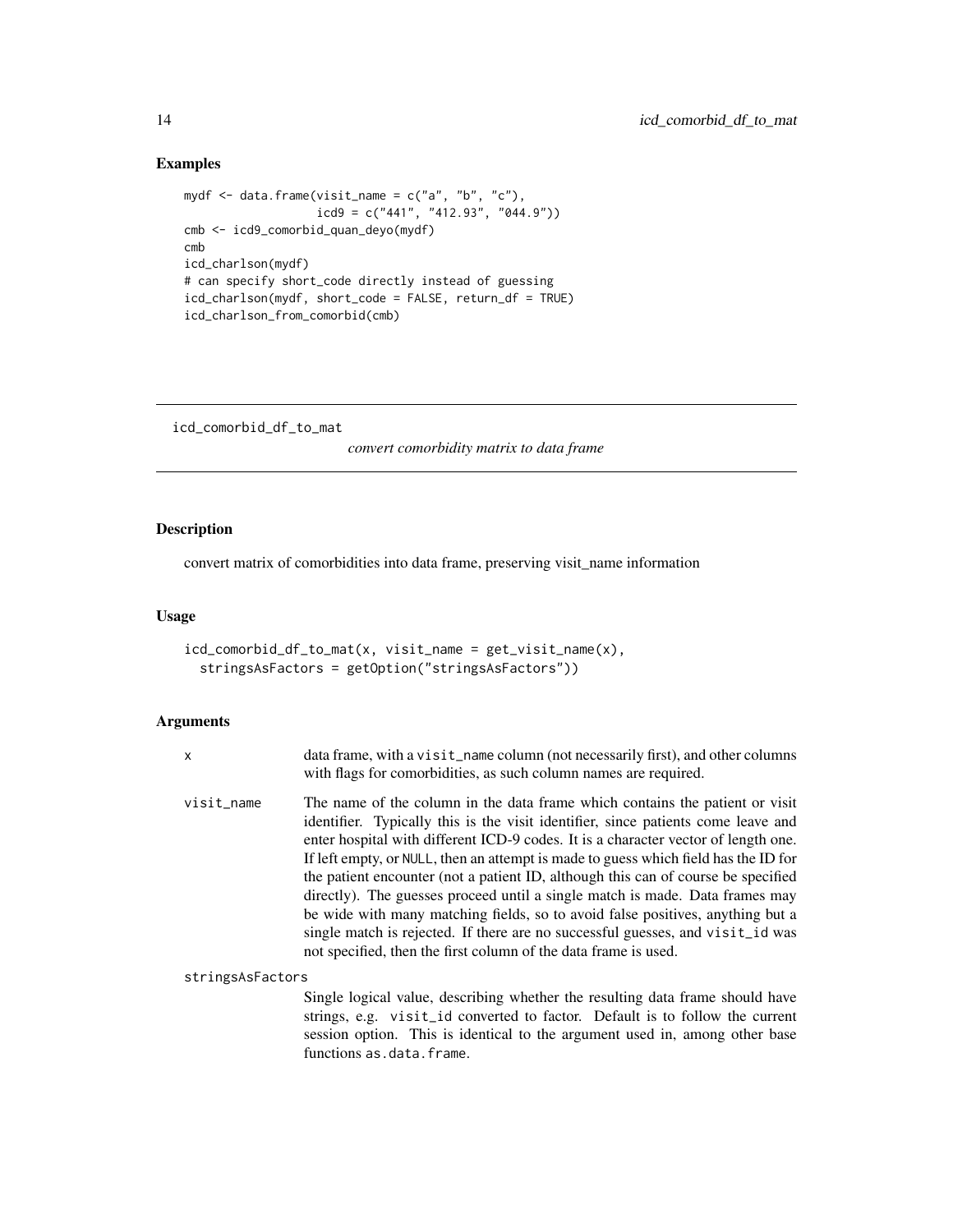# <span id="page-14-0"></span>Examples

```
longdf <- icd_long_data(
            visit = c("a", "b", "b", "c"),icd9 = c("441", "4424", "443", "441"))
cmbdf <- icd9_comorbid_elix(longdf, return_df = TRUE)
class(cmbdf)
rownames(cmbdf)
mat.out <- icd_comorbid_df_to_mat(cmbdf)
stopifnot(is.matrix(mat.out))
mat.out[, 1:4]
```
icd\_comorbid\_mat\_to\_df

*convert comorbidity data frame from matrix*

# Description

convert matrix of comorbidities into data frame, preserving visit\_name information

# Usage

```
icd_comorbid_mat_to_df(x, visit_name = "visit_id",
  stringsAsFactors = getOption("stringsAsFactors"))
```
#### Arguments

| $\mathsf{x}$     | Matrix of comorbidities, with row and columns names defined                                                                                                          |  |
|------------------|----------------------------------------------------------------------------------------------------------------------------------------------------------------------|--|
| visit_name       | Single character string with name for new column in output data frame. Ev-<br>erywhere else, visit_name describes the input data, but here it is for output<br>data. |  |
| stringsAsFactors |                                                                                                                                                                      |  |
|                  | Single logical value, describing whether the resulting data frame should have<br>strings e.g. visit id converted to factor. Default is to follow the current         |  |

strings, e.g. visit\_id converted to factor. Default is to follow the current session option. This is identical to the argument used in, among other base functions as.data.frame.

# Examples

```
longdf <- icd_long_data(
            visit_id = c("a", "b", "b", "c"),icd9 = as.icd9(c("441", "4424", "443", "441")))
mat <- icd9_comorbid_elix(longdf)
class(mat)
typeof(mat)
rownames(mat)
df.out <- icd_comorbid_mat_to_df(mat)
stopifnot(is.data.frame(df.out))
```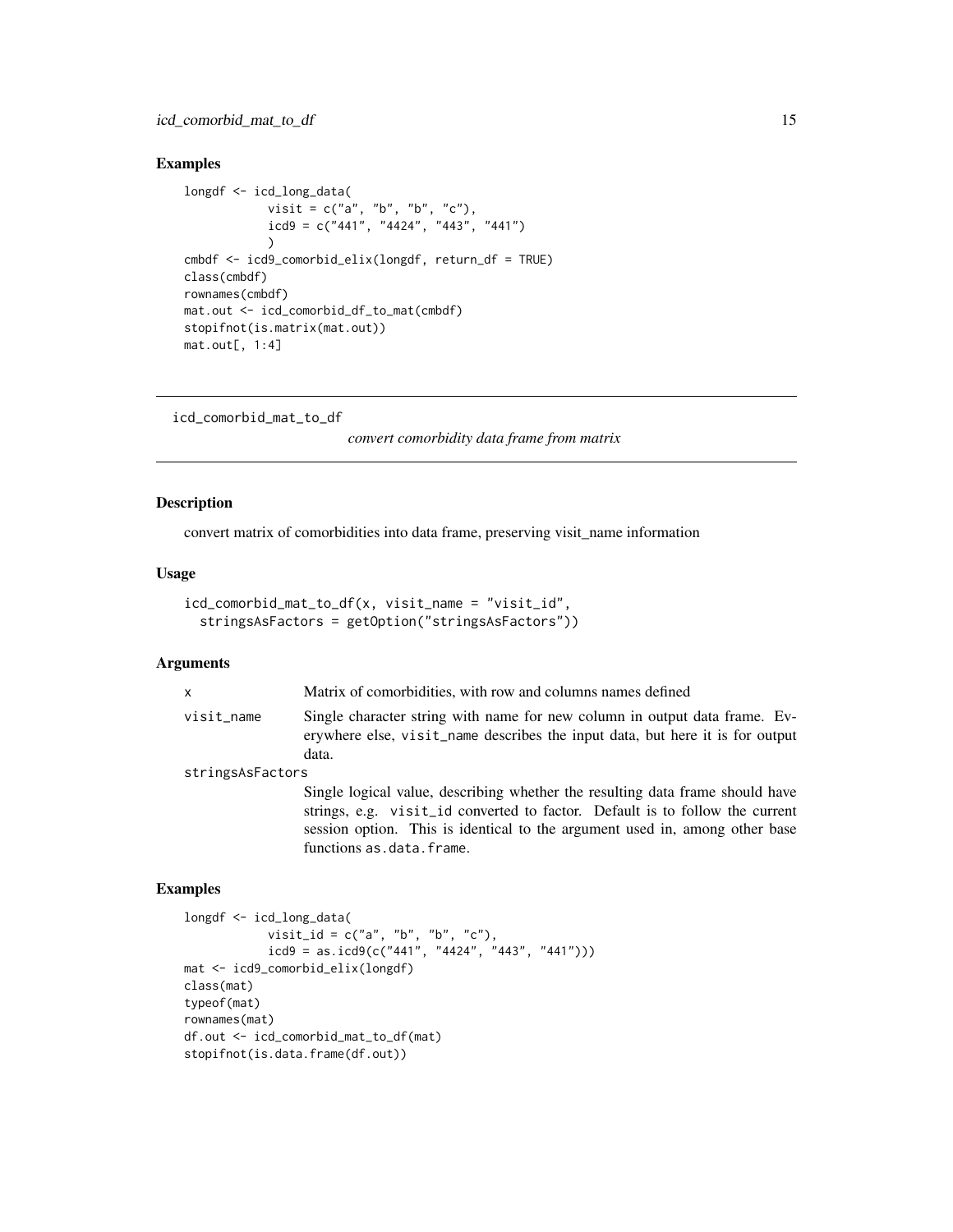<span id="page-15-0"></span>16 icd\_count\_codes

```
# output data frame has a factor for the visit_name column
stopifnot(identical(rownames(mat), as.character(df.out[["visit_id"]])))
df.out[, 1:4]
# when creating a data frame like this, stringsAsFactors uses
# the system-wide option you may have set e.g. with
# options("stringsAsFactors" = FALSE).
is.factor(df.out[["visit_id"]])
```
icd\_count\_codes *Count ICD codes or comorbidities for each patient*

#### Description

icd\_count\_codes takes a data frame with a column for visit\_name and another for ICD-9 code, and returns the number of distinct codes for each patient.

# Usage

icd\_count\_codes(x, visit\_name = get\_visit\_name(x), return\_df = FALSE)

# Arguments

| $\times$   | data frame with one row per patient, and a true/false or 1/0 flag for each col-<br>umn. By default, the first column is the patient identifier and is not counted. If<br>visit_name is not specified, the first column is used.                                                                                                                                                                                                                                                                                                                                                                                                                                                                                                                            |
|------------|------------------------------------------------------------------------------------------------------------------------------------------------------------------------------------------------------------------------------------------------------------------------------------------------------------------------------------------------------------------------------------------------------------------------------------------------------------------------------------------------------------------------------------------------------------------------------------------------------------------------------------------------------------------------------------------------------------------------------------------------------------|
| visit_name | The name of the column in the data frame which contains the patient or visit<br>identifier. Typically this is the visit identifier, since patients come leave and<br>enter hospital with different ICD-9 codes. It is a character vector of length one.<br>If left empty, or NULL, then an attempt is made to guess which field has the ID for<br>the patient encounter (not a patient ID, although this can of course be specified<br>directly). The guesses proceed until a single match is made. Data frames may<br>be wide with many matching fields, so to avoid false positives, anything but a<br>single match is rejected. If there are no successful guesses, and visit id was<br>not specified, then the first column of the data frame is used. |
| return_df  | single logical, if TRUE, return the result as a data frame with the first column<br>being the visit_name, and the second being the count. If visit_name was a<br>factor or named differently in the input, this is preserved.                                                                                                                                                                                                                                                                                                                                                                                                                                                                                                                              |

#### Details

The visit\_name field is typically the first column. If there is no column called visit\_name and visit\_name is not specified, the first column is used.

#### Value

vector of the count of comorbidities for each patient. This is sometimes used as a metric of comorbidity load, instead of, or in addition to metrics like the Charlson Comorbidity Index (aka Charlson Score)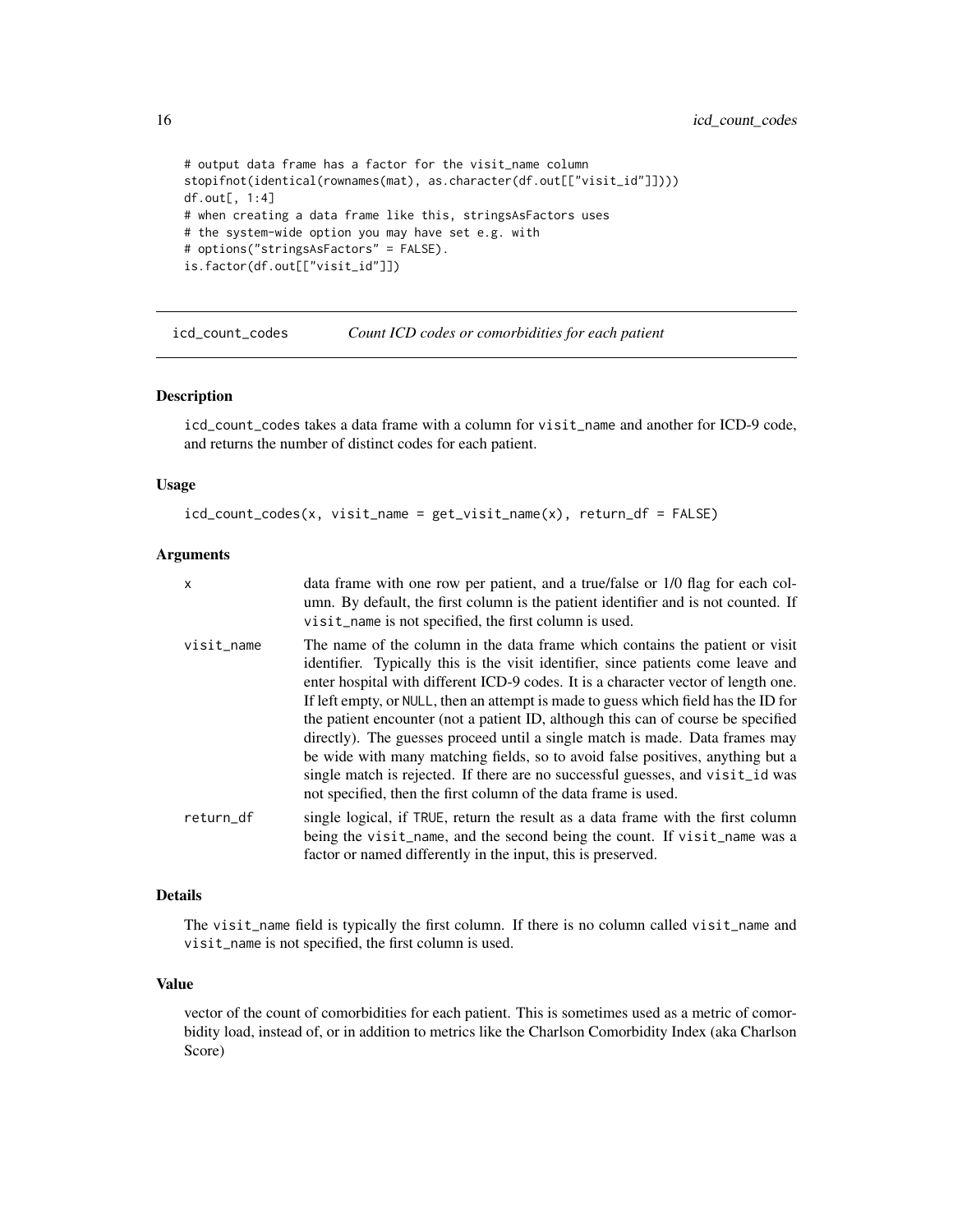# <span id="page-16-0"></span>icd\_count\_codes\_wide 17

# Examples

```
mydf \leq data.frame(visit_name = c("r", "r", "s"),
                 icd9 = c("441", "412.93", "044.9"))
icd_count_codes(mydf, return_df = TRUE)
icd_count_codes(mydf)
cmb <- icd9_comorbid_quan_deyo(mydf, isShort = FALSE, return_df = TRUE)
icd_count_comorbid(cmb)
wide \leq data.frame(visit_name = c("r", "s", "t"),
                icd9_1 = c("0011", "441", "456"),icd9_2 = c(NA, "442", NA),icd9_3 = c(NA, NA, "510"))icd_count_codes_wide(wide)
# or:
library(magrittr)
wide %>% icd_wide_to_long %>% icd_count_codes
```
icd\_count\_codes\_wide *Count ICD codes given in wide format*

# Description

For icd\_count\_codes, it is assumed that all the columns apart from visit\_name represent actual or possible ICD-9 codes. Duplicate visit\_names are repeated as given and aggregated.

#### Usage

```
icd_count_codes_wide(x, visit_name = get_visit_name(x), return_df = FALSE,
  aggr = FALSE)
```
# Arguments

| X          | data. Frame with one row per patient, hospital visit, encounter, etc., and mul-<br>tiple columns containing any ICD codes attributed to that encounter or patient.<br>i.e. data frame with ICD codes in wide format.                                                                                                                                                                                                                                                                                                                                                                                                                                                                                                                                       |
|------------|------------------------------------------------------------------------------------------------------------------------------------------------------------------------------------------------------------------------------------------------------------------------------------------------------------------------------------------------------------------------------------------------------------------------------------------------------------------------------------------------------------------------------------------------------------------------------------------------------------------------------------------------------------------------------------------------------------------------------------------------------------|
| visit_name | The name of the column in the data frame which contains the patient or visit<br>identifier. Typically this is the visit identifier, since patients come leave and<br>enter hospital with different ICD-9 codes. It is a character vector of length one.<br>If left empty, or NULL, then an attempt is made to guess which field has the ID for<br>the patient encounter (not a patient ID, although this can of course be specified<br>directly). The guesses proceed until a single match is made. Data frames may<br>be wide with many matching fields, so to avoid false positives, anything but a<br>single match is rejected. If there are no successful guesses, and visit id was<br>not specified, then the first column of the data frame is used. |
| return_df  | single logical value, if TRUE, return the result as a data frame with the first col-<br>umn being the visit_id, and the second being the count. If visit_id was a<br>factor or named differently in the input, this is preserved.                                                                                                                                                                                                                                                                                                                                                                                                                                                                                                                          |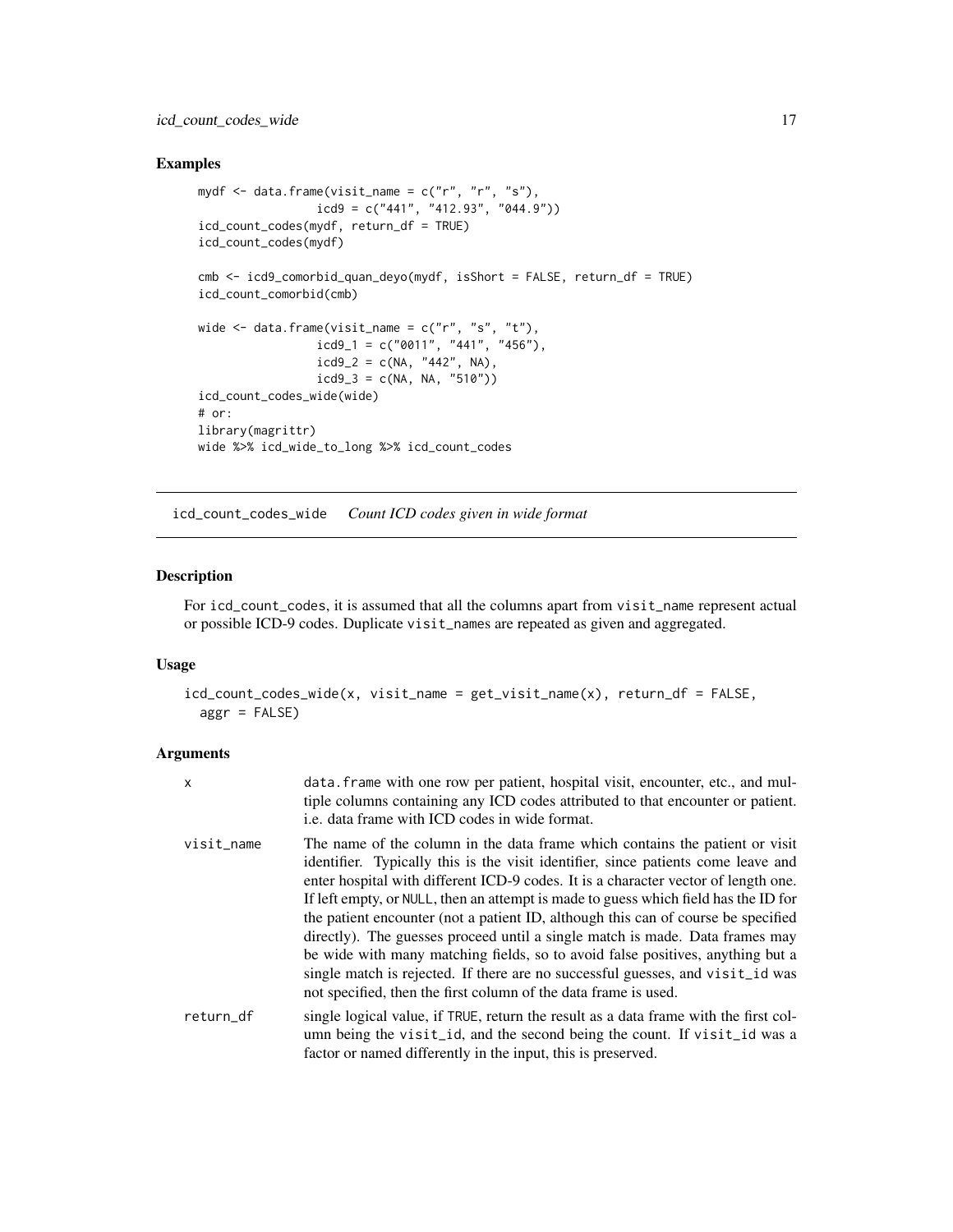<span id="page-17-0"></span>aggr single logical, default is FALSE. If TRUE, the length (or rows) of the output will no longer match the input, but duplicate visit\_names will be counted together.

icd\_count\_comorbid *Count number of comorbidities per patient*

# Description

icd\_count\_comorbid differs from the other counting functions in that it counts *comorbidities*, not individual diagnoses. It accepts any data. frame with either logical or binary contents, with a single column for visit\_name. No checks are made to see whether visit\_name is duplicated.

#### Usage

```
icd_count_comorbid(x, visit_name = get_visit_name(x), return_df = FALSE)
```
#### Arguments

| x          | data frame with one row per patient, and a true/false or 1/0 flag for each col-<br>umn. By default, the first column is the patient identifier and is not counted. If<br>visit_name is not specified, the first column is used.                                                                                                                                                                                                                                                                                                                                                                                                                                                                                                                            |
|------------|------------------------------------------------------------------------------------------------------------------------------------------------------------------------------------------------------------------------------------------------------------------------------------------------------------------------------------------------------------------------------------------------------------------------------------------------------------------------------------------------------------------------------------------------------------------------------------------------------------------------------------------------------------------------------------------------------------------------------------------------------------|
| visit_name | The name of the column in the data frame which contains the patient or visit<br>identifier. Typically this is the visit identifier, since patients come leave and<br>enter hospital with different ICD-9 codes. It is a character vector of length one.<br>If left empty, or NULL, then an attempt is made to guess which field has the ID for<br>the patient encounter (not a patient ID, although this can of course be specified<br>directly). The guesses proceed until a single match is made. Data frames may<br>be wide with many matching fields, so to avoid false positives, anything but a<br>single match is rejected. If there are no successful guesses, and visit id was<br>not specified, then the first column of the data frame is used. |
| return df  | single logical value, if TRUE, return the result as a data frame with the first col-<br>umn being the visit_id, and the second being the count. If visit_id was a<br>factor or named differently in the input, this is preserved.                                                                                                                                                                                                                                                                                                                                                                                                                                                                                                                          |

<span id="page-17-1"></span>icd\_diff\_comorbid *show the difference between two comorbidity mappings*

# Description

Compares two comorbidity to ICD code mappings. The results are returned invisibly as a list. Only those comorbidities with (case sensitive) overlapping names are compared.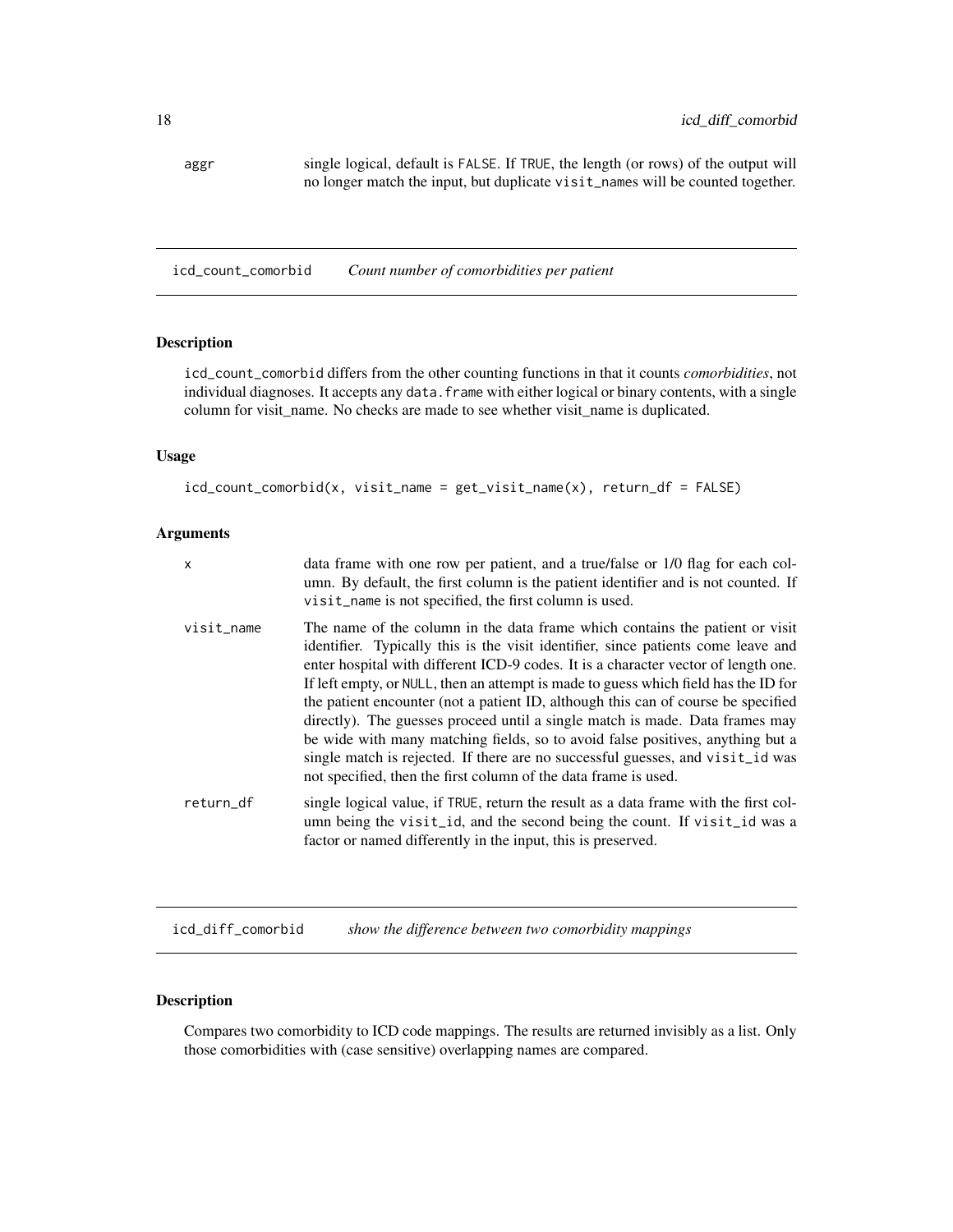# icd\_diff\_comorbid 19

#### Usage

```
icd_diff_comorbid(x, y, all_names = NULL, x_names = NULL, y_names = NULL,
  show = TRUE, explain = TRUE)
## S3 method for class 'list'
```

```
icd_diff_comorbid(x, y, all_names = NULL, x_names = NULL,
 y_names = NULL, show = TRUE, explain = TRUE)
```
# Arguments

| $\mathsf{x}$ | list of character vectors                                                                                                                                                    |
|--------------|------------------------------------------------------------------------------------------------------------------------------------------------------------------------------|
| y            | list of character vectors                                                                                                                                                    |
| all_names    | character vector of the comorbidity names                                                                                                                                    |
| $x$ _names   | character vector of the comorbidity names from x to compare                                                                                                                  |
| y_names      | character vector of the comorbidity names from y to compare                                                                                                                  |
| show         | single logical value. The default is TRUE which causes a report to be printed.                                                                                               |
| explain      | single logical value. The default is TRUE which means the differing codes are<br>attempted to be reduced to their parent codes, in order to give a more succinct<br>summary. |

# Value

A list, each item of which is another list containing the intersections and both asymmetric differences.

#### Methods (by class)

• list: Show difference between comorbidity maps with ICD-9 codes

#### Examples

```
# compare CHF for ICD-10 mappings from Elixhauser and AHRQ
icd_diff_comorbid(icd10_map_elix, icd10_map_ahrq, show = FALSE)[["CHF"]]
## Not run:
# default is to show the results in a human readable manner:
diff_result <- icd_diff_comorbid(icd9_map_elix, icd9_map_ahrq)[["CHF"]]
# show differences for
# give full report on all comorbidities for these mappings
diff_result <- icd_diff_comorbid(icd9_map_elix, icd9_map_ahrq, show = FALSE)
# the following outputs a summary to the console:
icd_diff_comorbid(icd9_map_elix, icd9_map_ahrq)
```
## End(Not run)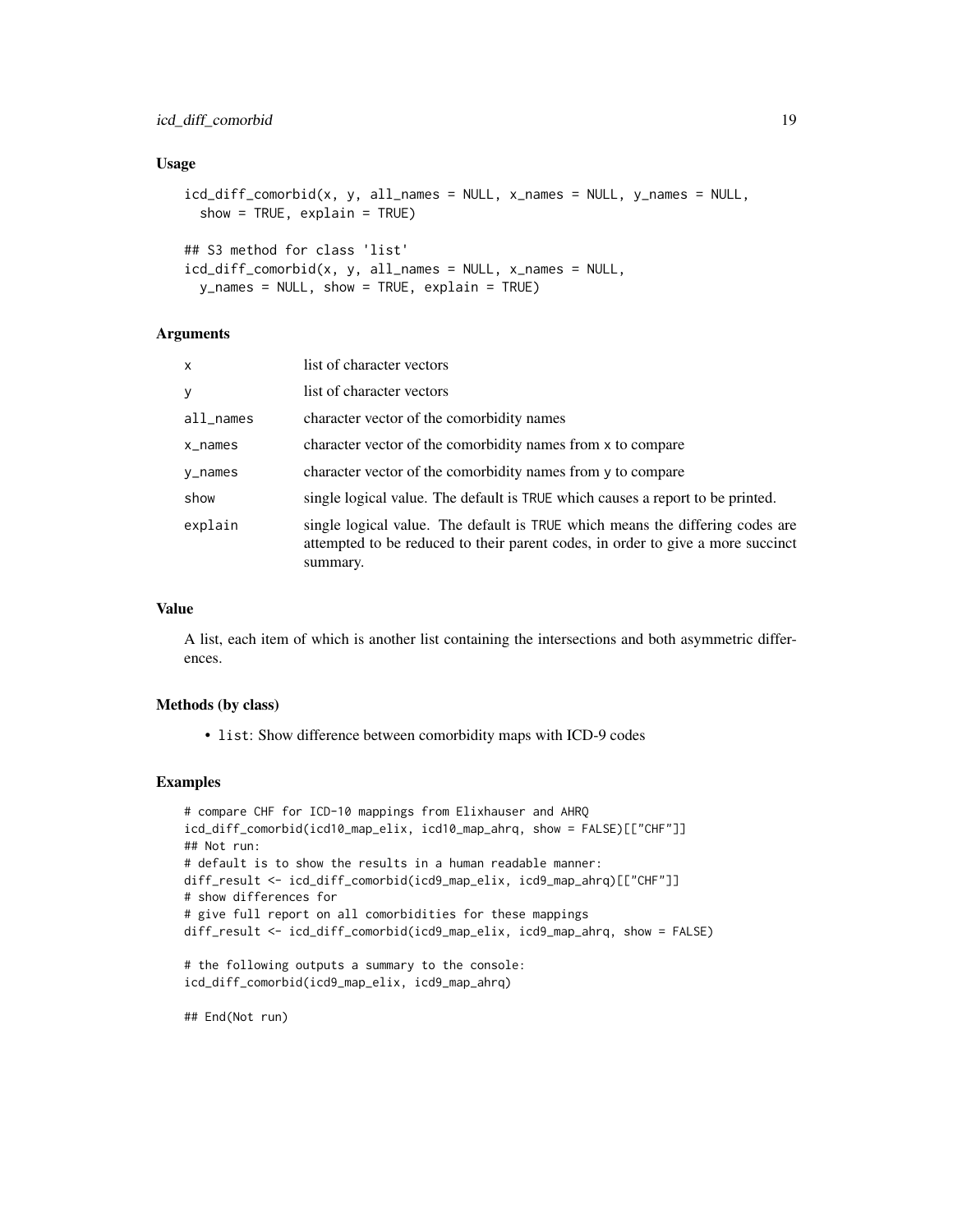#### Description

Present On Arrival (POA) is not a simple flag, since many codes are exempt, unspecified, or unknown. Therefore, two options are given: get all the comorbidities where the POA flag was definitely negative, coded as 'N' or definitely positive and coded as 'Y'. Negating one set won't give the other set unless all codes were either Y or N.

#### Usage

```
icd_filter_poa(x, poa_name = "poa", poa = icd_poa_choices)
icd_filter_poa_yes(x, poa_name = "poa")
icd_filter_poa_no(x, poa_name = "poa")
icd_filter_poa_not_no(x, poa_name = "poa")
icd_filter_poa_not_yes(x, poa_name = "poa")
```
#### Arguments

| $\mathsf{x}$ | input vector of ICD codes                                                                                                                                                                                                                                                                                                                              |
|--------------|--------------------------------------------------------------------------------------------------------------------------------------------------------------------------------------------------------------------------------------------------------------------------------------------------------------------------------------------------------|
| poa_name     | The name of column in the data frame which contains the Present On Arrival<br>(POA) flag. The flag itself is a single character, typically one of "Y", "N", "E",<br>" $X$ ", "U" or empty.                                                                                                                                                             |
| poa          | single character value, being one of Yes, No, NotYes, and NotNo, indicating<br>whether to account for comorbidities flagged as present-on-arrival. This is not<br>a simple flag, because many codes are exempt, unspecified, or unknown. The<br>intermediate codes, such as "exempt", "unknown" and NA mean that "yes" is not<br>the same as "not no." |

#### Functions

- icd\_filter\_poa\_yes: Select rows where Present-on-Arrival flag is explicitly 'Yes.'
- icd\_filter\_poa\_no: Select rows where Present-on-Arrival flag is explicitly 'No.'
- icd\_filter\_poa\_not\_no: Select rows where Present-on-Arrival flag is anything but 'No.' This includes unknown, exempt, other codes, and of course all those marked 'Yes.'
- icd\_filter\_poa\_not\_yes: Select rows where Present-on-Arrival flag is anything but 'Yes.' This would group exempt, unknown and other codes under 'Not POA' which is unlikely to be a good choice, since exempt codes, of which there are a quite large number, tend to describe chronic or out-of-hospital characteristics.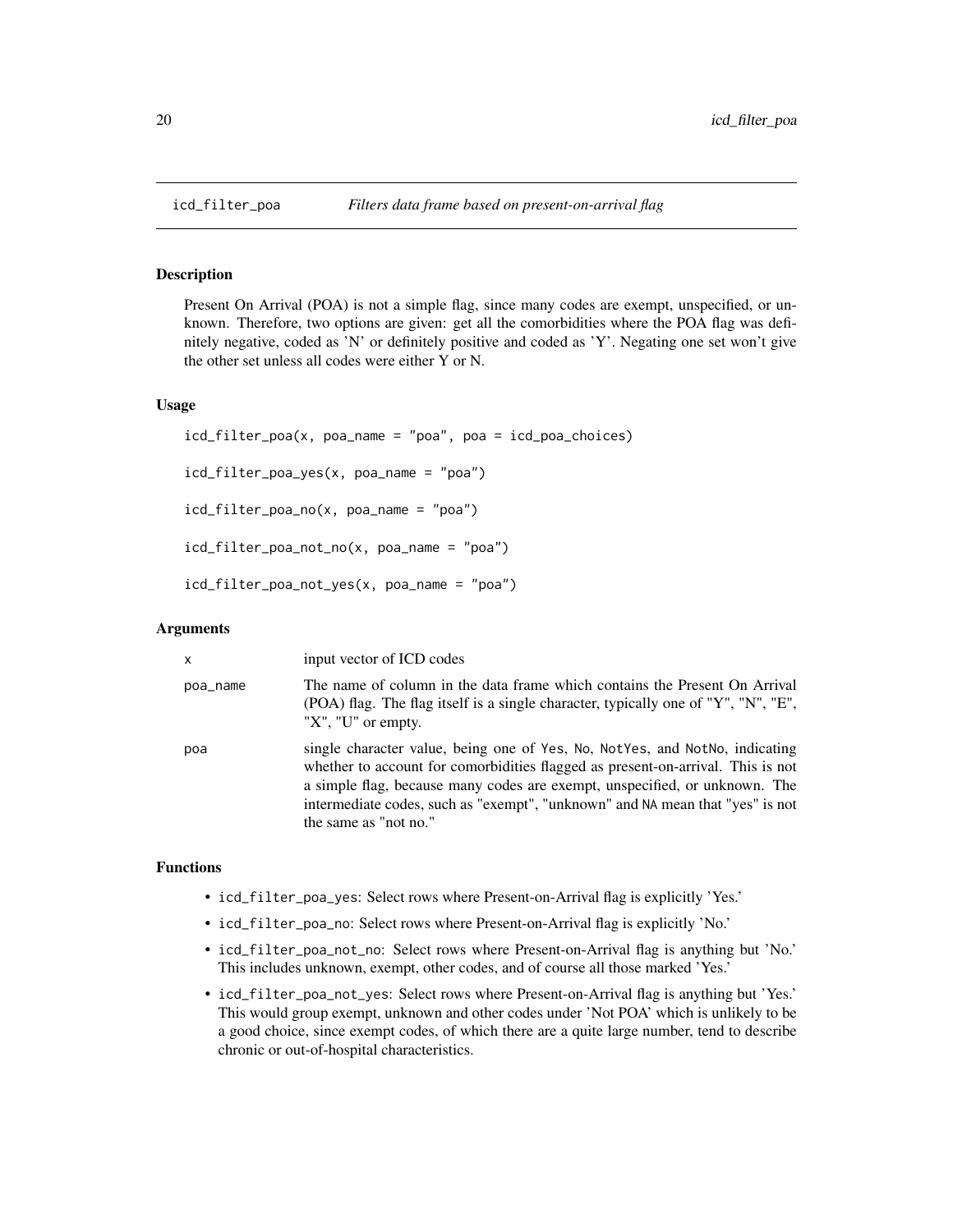#### <span id="page-20-0"></span>icd\_filter\_valid 21

#### Examples

```
## Not run:
library(magrittr, warn.conflicts = FALSE, quietly = TRUE)
myData <- data.frame(
  visit_id = c("v1", "v2", "v3", "v4"),
  diag = c("39891", "39790", "41791", "4401"),
  poa = c("Y", "N", NA, "Y"),
  stringsAsFactors = FALSE
)
myData %>% icd_filter_poa_not_no() %>% icd_comorbid_ahrq()
# can fill out named fields also:
myData %>% icd_filter_poa_yes(poa_name="poa") %>%
  icd_comorbid_ahrq(icd_name = "diag", visit_name = "visit_id", short_code = TRUE)
# can call the core icd_comorbid() function with an arbitrary mapping
myData %>%
  icd_filter_poa_yes %>%
  icd_comorbid(icd_name = "diag", visit_name = "visit_id",
    map = icd_map_quan_elix, short_mapping = TRUE)
## End(Not run)
```
icd\_filter\_valid *Filter ICD codes by validity.*

# Description

Filters a data.frame of patients for valid or invalid ICD-9 codes

#### Usage

```
icd_filter_valid(x, icd_name = get_icd_name(x),
 short_code = icd_guess_short(.subset2(x, icd_name)), invert = FALSE)
icd_filter_invalid(x, icd_name = get_icd_name(x),
  short_code = icd_guess_short(x[[icd_name]]), invert = FALSE)
icd9_filter_valid(x, icd_name = get_icd_name(x),
  short_code = icd_guess_short(x[[icd_name]]), invert = FALSE)
icd10_filter_valid(x, icd_name = get_icd_name(x),
  short_code = icd_guess_short(x[[icd_name]]), invert = FALSE)
icd9_filter_invalid(x, icd_name = get_icd_name(x),
  short_code = icd_guess_short(x[[icd_name]]), invert = FALSE)
icd10_filter_invalid(x, icd_name = get_icd_name(x),
  short_code = icd_guess_short(x[[icd_name]]), invert = FALSE)
```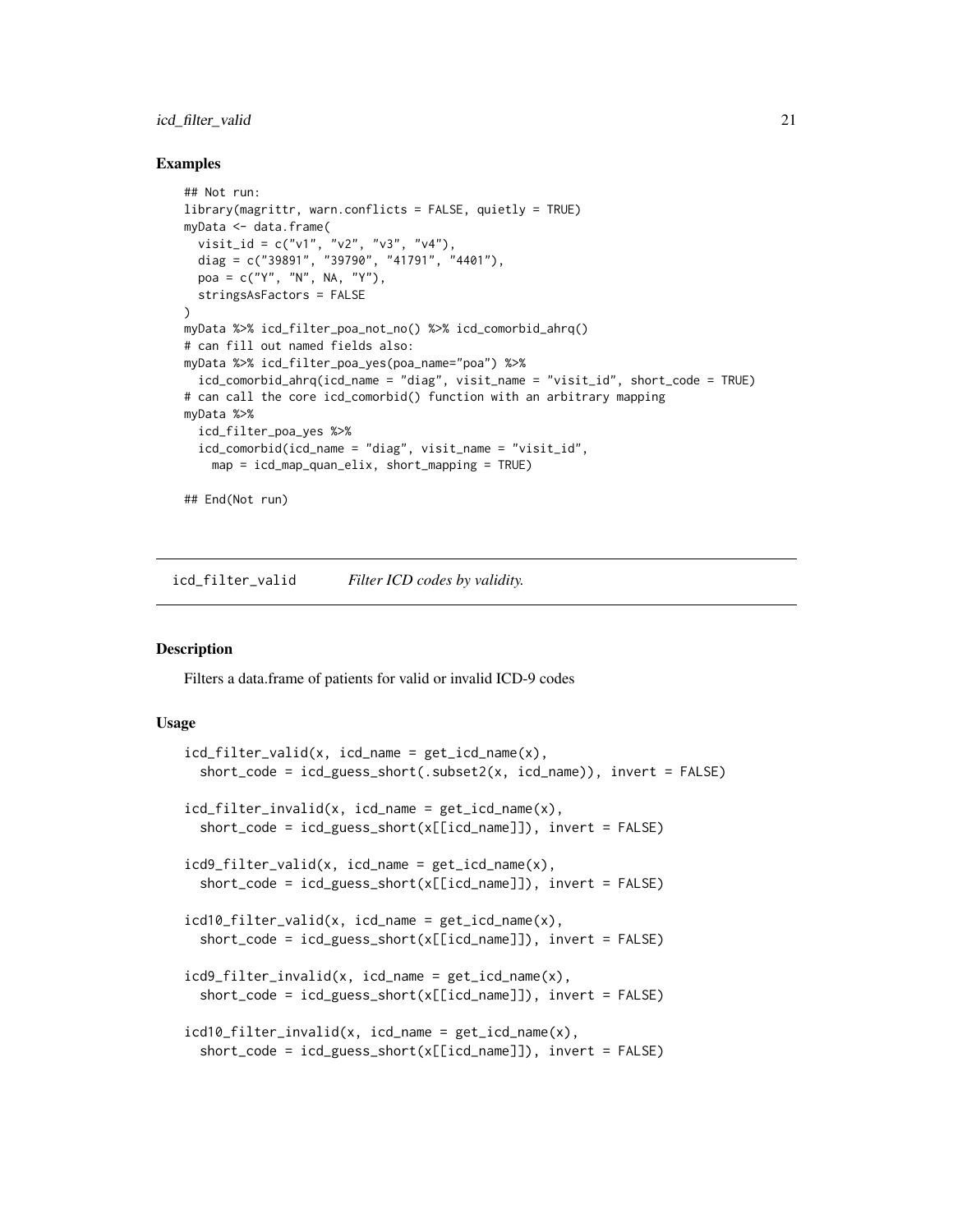# <span id="page-21-0"></span>Arguments

| X          | input vector of ICD codes                                                                                                                                                                                                                                                                                                                                                                           |
|------------|-----------------------------------------------------------------------------------------------------------------------------------------------------------------------------------------------------------------------------------------------------------------------------------------------------------------------------------------------------------------------------------------------------|
| icd name   | The column in the data, frame which contains the ICD codes. This is a char-<br>acter vector of length one. If it is NULL, icd9 will attempt to guess the column<br>name, looking for progressively less likely possibilities until it matches a single<br>column. Failing this, it will take the first column in the data frame. Specifying<br>the column using this argument avoids the guesswork. |
| short code | single logical value which determines whether the ICD-9 code provided is in<br>short (TRUE) or decimal (FALSE) form. Where reasonable, this is guessed from<br>the input data.                                                                                                                                                                                                                      |
| invert     | Single logical value. Returns the inverse of the result. E.g. if seeking valid<br>ICD-9 codes, the invalid ones are returned.                                                                                                                                                                                                                                                                       |
|            | arguments passed to the class-specific functions                                                                                                                                                                                                                                                                                                                                                    |

# Functions

- icd\_filter\_invalid: Filter invalid rows from data frame of patients with ICD codes. This can also be achieved with icd\_filter\_valid and invert = TRUE
- icd9\_filter\_valid: Filter data frame for valid ICD codes

icd\_get\_defined *Select only defined ICD codes*

# Description

Return only those codes which are heading or leaf (billable), specifying whether codes are all shortform or all decimal-form

# Usage

```
icd\_get\_defined(x, short\_code = icd\_guess\_short(x), billable = FALSE)
```
#### Arguments

| $\mathsf{x}$ | input vector or factor, possibly with an ICD class                                                                                                                                                                                                                                    |
|--------------|---------------------------------------------------------------------------------------------------------------------------------------------------------------------------------------------------------------------------------------------------------------------------------------|
| short_code   | logical value, whether short-form ICD code                                                                                                                                                                                                                                            |
| billable     | single logical value, whether to limit return codes also by whether they are bil-<br>lable, i.e. leaf nodes. This is really only designed for use with ICD-9-CM,<br>ICD-10-CM etc, since the WHO versions are not designed for billing, but for<br>public health and death reporting. |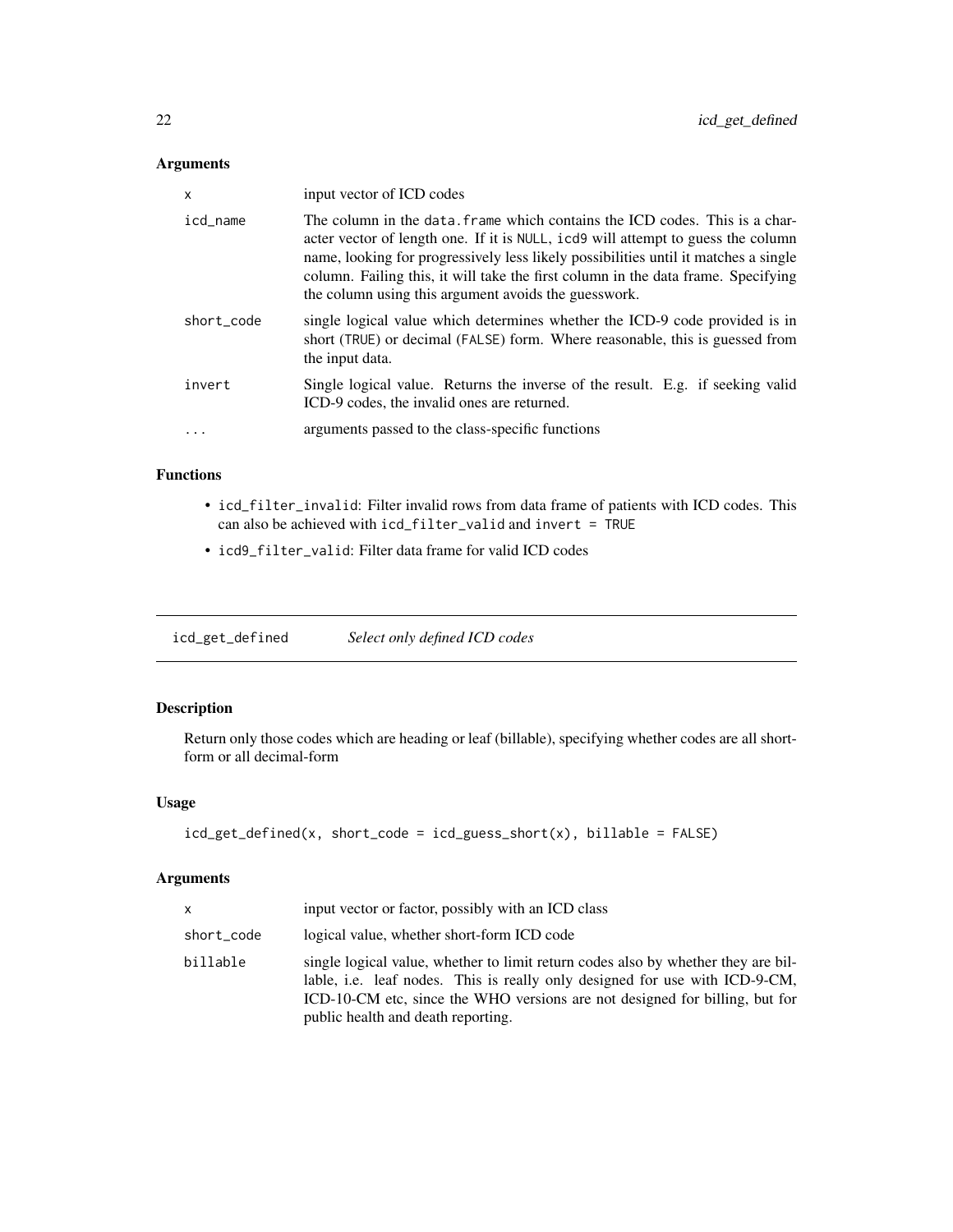<span id="page-22-1"></span><span id="page-22-0"></span>icd\_long\_to\_wide *Convert ICD data from long to wide format*

# Description

This is more complicated than reshape or reshape2::dcast allows. This is a reasonably simple solution using built-in functions.

# Usage

```
icd_long_to_wide(x, visit_name = get_visit_name(x),
 icd_name = get\_icd_name(x), prefix = "icd," min_width = 0,aggr = TRUE, return_df = FALSE)
```
# Arguments

| X          | data.frame of long-form data, one column for visit name and one for ICD code                                                                                                                                                                                                                                                                                                                                                                                                                                                                                                                                                                                                                                                                               |
|------------|------------------------------------------------------------------------------------------------------------------------------------------------------------------------------------------------------------------------------------------------------------------------------------------------------------------------------------------------------------------------------------------------------------------------------------------------------------------------------------------------------------------------------------------------------------------------------------------------------------------------------------------------------------------------------------------------------------------------------------------------------------|
| visit_name | The name of the column in the data frame which contains the patient or visit<br>identifier. Typically this is the visit identifier, since patients come leave and<br>enter hospital with different ICD-9 codes. It is a character vector of length one.<br>If left empty, or NULL, then an attempt is made to guess which field has the ID for<br>the patient encounter (not a patient ID, although this can of course be specified<br>directly). The guesses proceed until a single match is made. Data frames may<br>be wide with many matching fields, so to avoid false positives, anything but a<br>single match is rejected. If there are no successful guesses, and visit_id was<br>not specified, then the first column of the data frame is used. |
| icd_name   | The column in the data. frame which contains the ICD codes. This is a char-<br>acter vector of length one. If it is NULL, icd9 will attempt to guess the column<br>name, looking for progressively less likely possibilities until it matches a single<br>column. Failing this, it will take the first column in the data frame. Specifying<br>the column using this argument avoids the guesswork.                                                                                                                                                                                                                                                                                                                                                        |
| prefix     | character, default icd_ to prefix new columns                                                                                                                                                                                                                                                                                                                                                                                                                                                                                                                                                                                                                                                                                                              |
| min_width, | single integer, if specified, writes out this many columns even if no patients<br>have that many codes. Must be greater than or equal to the maximum number<br>of codes per patient.                                                                                                                                                                                                                                                                                                                                                                                                                                                                                                                                                                       |
| aggr       | single logical value, if TRUE (the default) will take more time to find out-of-<br>order visit_names, and combine all the codes for each unique visit_name. If<br>FALSE, then out-of-order visit_names will result in a row in the output data per<br>contiguous block of identical visit_names.                                                                                                                                                                                                                                                                                                                                                                                                                                                           |
| return_df  | single logical value, if TRUE, return a data frame with a field for the visit name.<br>This may be more convenient, but the default of FALSE gives the more natural<br>return data of a matrix with row names being the visit IDs from visit_names.                                                                                                                                                                                                                                                                                                                                                                                                                                                                                                        |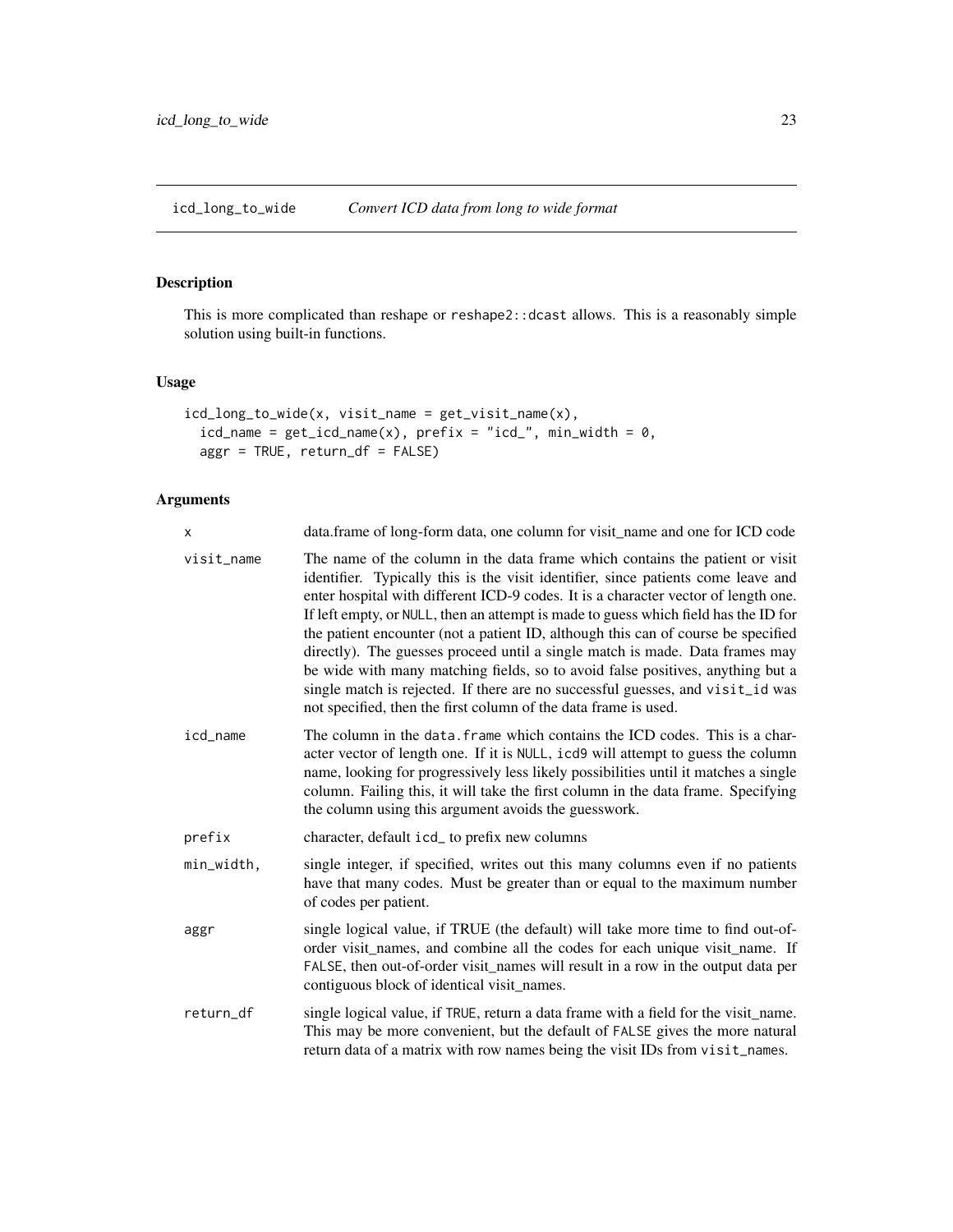#### See Also

Other ICD-9 convert: [icd9PartsToShort](#page-0-0), [icd9\\_chapters\\_to\\_map](#page-0-0), [icd9\\_drop\\_leading\\_zeroes](#page-0-0), [icd\\_wide\\_to\\_long](#page-25-1)

#### Examples

```
longdf \leq data.frame(visit_name = c("a", "b", "b", "c"),
  icd9 = c("441", "4424", "443", "441"))icd_long_to_wide(longdf)
icd_long_to_wide(longdf, prefix = "ICD10_")
```
icd\_names\_elix *Comorbidity names*

#### Description

These lists provide correctly sorted names of the comorbidities and their particular permutations in both full and abbreviated forms.

#### Format

list, with character/numeric code. 'Hypertension, uncomplicated' and 'Hypertension, complicated' are labelled '6a' and '6b'. Diabetes, cancer, and metastasis are counted independently, as in the original paper, giving the original 30 groups. "01" to "30"

# Details

In the Elixhauser derived mappings, uncomplicated and complicated hypertension are listed separately, but are always combined in the final analyses. Uncomplicated and complicated hypertension are list separately and as "Hypertension, combined." \_abbrev suffix indicates a very short space-free description. Quan's version of Elixhauser is identical. AHRQ updates drops the arrythmia field. The naming convention is a root, e.g. icd9\_map\_elix or icd10\_map\_elix, with neither/either/both suffixes \_htn and \_abbrev. The Charlson derived mappings do not include hypertension. \_abbreviated comorbidity names are helpful for interactive work, whereas the full names might be preferred for plotting.

icd\_poa\_choices *Present-on-admission flags*

# **Description**

See icd filter poa for more details.

#### Usage

icd\_poa\_choices

<span id="page-23-0"></span>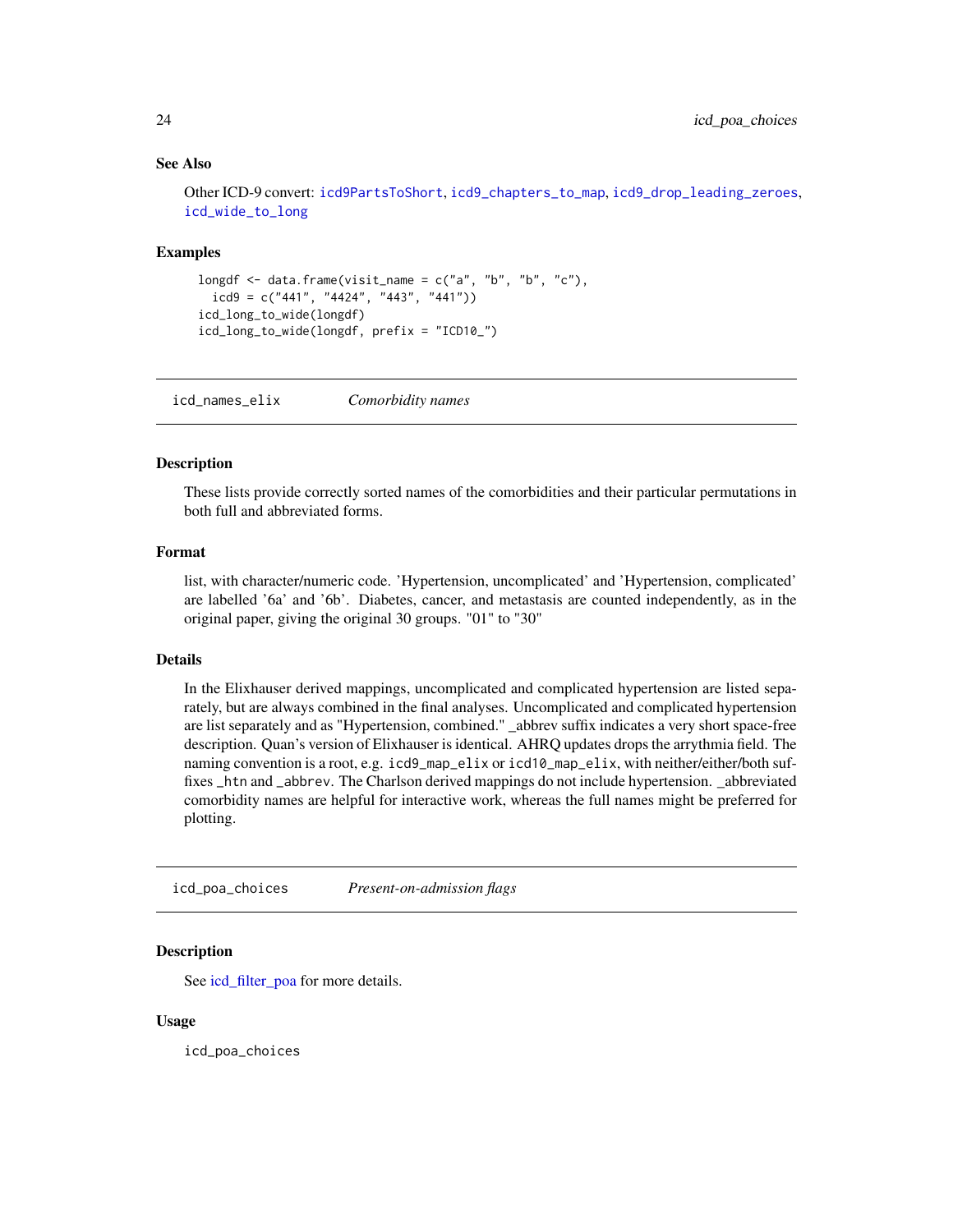<span id="page-24-0"></span>icd\_van\_walraven 25

# Format

An object of class character of length 4.

#### Examples

icd\_poa\_choices

icd\_van\_walraven *Calculate van Walraven Elixhauser Score*

# Description

van Walraven Elixhauser score is calculated from the Quan revision of Elixhauser's ICD-9 mapping. This function allows for the hierarchical exclusion of less severe versions of comorbidities when their more severe version is also present via the hierarchy argument. For the Elixhauser comorbidities, this is diabetes v. complex diabetes and solid tumor v. metastatic tumor

# Usage

```
icd_van_walraven(x, visit_name = NULL, return_df = FALSE,
  stringsAsFactors = getOption("stringsAsFactors"), ...)
## S3 method for class 'data.frame'
icd_van_walraven(x, visit_name = NULL,
  return_df = FALSE, stringsAsFactors = getOption("stringsAsFactors"), ...)
```
icd\_van\_walraven\_from\_comorbid(x, visit\_name = NULL, hierarchy = FALSE)

### Arguments

| X          | data frame containing a column of visit or patient identifiers, and a column of<br>ICD-9 codes. It may have other columns which will be ignored. By default, the<br>first column is the patient identifier and is not counted. If visit_name is not<br>specified, the first column is used.                                                                                                                                                                                                                                                                                                                                                                                                                                                                |
|------------|------------------------------------------------------------------------------------------------------------------------------------------------------------------------------------------------------------------------------------------------------------------------------------------------------------------------------------------------------------------------------------------------------------------------------------------------------------------------------------------------------------------------------------------------------------------------------------------------------------------------------------------------------------------------------------------------------------------------------------------------------------|
| visit_name | The name of the column in the data frame which contains the patient or visit<br>identifier. Typically this is the visit identifier, since patients come leave and<br>enter hospital with different ICD-9 codes. It is a character vector of length one.<br>If left empty, or NULL, then an attempt is made to guess which field has the ID for<br>the patient encounter (not a patient ID, although this can of course be specified<br>directly). The guesses proceed until a single match is made. Data frames may<br>be wide with many matching fields, so to avoid false positives, anything but a<br>single match is rejected. If there are no successful guesses, and visit_id was<br>not specified, then the first column of the data frame is used. |
| return_df  | single logical value, if true, a two column data frame will be returned, with the<br>first column named as in input data frame (i.e. visit_name), containing all the<br>visits, and the second column containing the Charlson Comorbidity Index.                                                                                                                                                                                                                                                                                                                                                                                                                                                                                                           |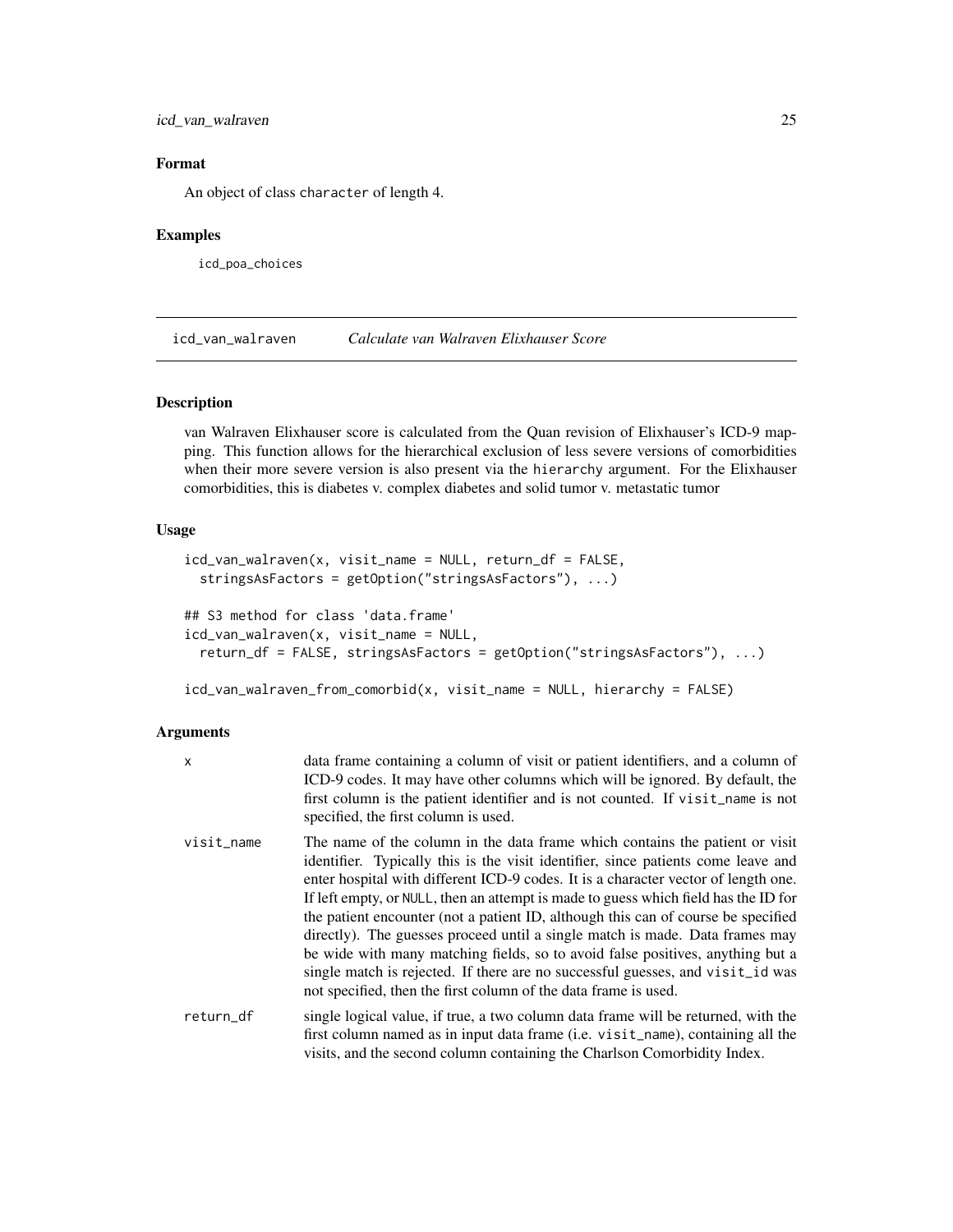<span id="page-25-0"></span>

| stringsAsFactors |                                                                                                                                                                                                                                                                          |
|------------------|--------------------------------------------------------------------------------------------------------------------------------------------------------------------------------------------------------------------------------------------------------------------------|
|                  | Single logical value, describing whether the resulting data frame should have<br>strings, e.g. visit_id converted to factor. Default is to follow the current<br>session option. This is identical to the argument used in, among other base<br>functions as.data.frame. |
| $\cdots$         | arguments passed on to other functions                                                                                                                                                                                                                                   |
| hierarchy        | single logical value that defaults to TRUE, in which case the hierarchy defined for<br>the mapping is applied. E.g. in Elixhauser, you can't have uncomplicated and<br>complicated diabetes both flagged.                                                                |

# Methods (by class)

• data.frame: van Walraven scores from data frame of visits and ICD-9 codes

#### Author(s)

wmurphyrd

#### References

van Walraven C, Austin PC, Jennings A, Quan H, Forster AJ. A Modification to the Elixhauser Comorbidity Measures Into a Point System for Hospital Death Using Administrative Data. Med Care. 2009; 47(6):626-633. <http://www.ncbi.nlm.nih.gov/pubmed/19433995>

#### Examples

```
mydf \leq as.icd9(data.frame(visit_name = c("a", "b", "c"),
                   icd9 = c("412.93", "441", "044.9"))
```

```
cmb <- icd9_comorbid_quan_elix(mydf, short_code = FALSE, hierarchy = TRUE, return_df=TRUE)
cmb
```

```
icd_van_walraven_from_comorbid(cmb)
```
icd\_van\_walraven(mydf) icd\_van\_walraven(mydf, return\_df = TRUE)

<span id="page-25-1"></span>icd\_wide\_to\_long *Convert ICD data from wide to long format*

# Description

Reshaping data is a common task, and is made easier here by knowing more about the underlying structure of the data. This function wraps the [reshape](#page-0-0) function with specific behavior and checks related to ICD codes. Empty strings and NA values will be dropped, and everything else kept. No validation of the ICD codes is done.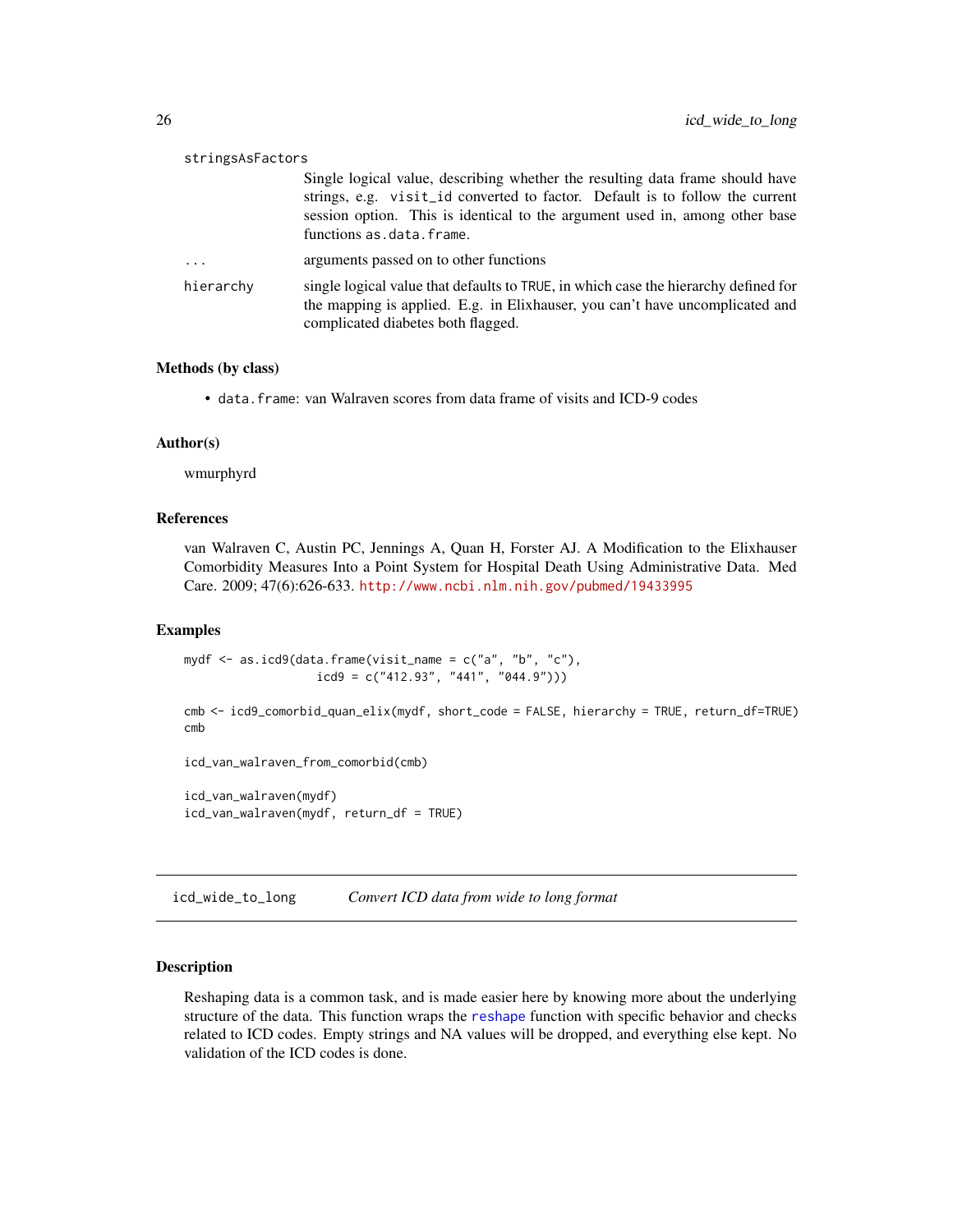# <span id="page-26-0"></span>Usage

```
icd_wide_to_long(x, visit_name = get_visit_name(x), icd_labels = NULL,
 icd_name = "icd_code", icd_regex = c("icd", "diag", "dx", "dx"))
```
#### Arguments

| $\boldsymbol{\mathsf{x}}$ | data. frame in wide format, i.e. one row per patient, and multiple columns<br>containing ICD codes, empty strings or NA.                                                                                                                                                                                                                                                                                                                                                                                                                                                                                                                                                                                                                                   |
|---------------------------|------------------------------------------------------------------------------------------------------------------------------------------------------------------------------------------------------------------------------------------------------------------------------------------------------------------------------------------------------------------------------------------------------------------------------------------------------------------------------------------------------------------------------------------------------------------------------------------------------------------------------------------------------------------------------------------------------------------------------------------------------------|
| visit_name                | The name of the column in the data frame which contains the patient or visit<br>identifier. Typically this is the visit identifier, since patients come leave and<br>enter hospital with different ICD-9 codes. It is a character vector of length one.<br>If left empty, or NULL, then an attempt is made to guess which field has the ID for<br>the patient encounter (not a patient ID, although this can of course be specified<br>directly). The guesses proceed until a single match is made. Data frames may<br>be wide with many matching fields, so to avoid false positives, anything but a<br>single match is rejected. If there are no successful guesses, and visit_id was<br>not specified, then the first column of the data frame is used. |
| icd_labels                | vector of column names in which codes are found. If NULL, all columns match-<br>ing the regular expression icd_regex will be included.                                                                                                                                                                                                                                                                                                                                                                                                                                                                                                                                                                                                                     |
| icd_name                  | The column in the data. frame which contains the ICD codes. This is a char-<br>acter vector of length one. If it is NULL, icd9 will attempt to guess the column<br>name, looking for progressively less likely possibilities until it matches a single<br>column. Failing this, it will take the first column in the data frame. Specifying<br>the column using this argument avoids the guesswork.                                                                                                                                                                                                                                                                                                                                                        |
| icd_regex                 | vector of character strings containing a regular expression to identify ICD-9 di-<br>agnosis columns to try (case-insensitive) in order. Default is $c("icd", "diag", "dx", "dx")$                                                                                                                                                                                                                                                                                                                                                                                                                                                                                                                                                                         |

# Value

data.frame with visit\_name column named the same as input, and a column named by icd.name containing all the non-NA and non-empty codes found in the wide input data.

# See Also

Other ICD-9 convert: [icd9PartsToShort](#page-0-0), [icd9\\_chapters\\_to\\_map](#page-0-0), [icd9\\_drop\\_leading\\_zeroes](#page-0-0), [icd\\_long\\_to\\_wide](#page-22-1)

# Examples

```
widedf \leq data.frame(visit_name = c("a", "b", "c"),
 icd9_01 = c("441", "4424", "441"),icd9_02 = c(NA, "443", NA))icd_wide_to_long(widedf)
```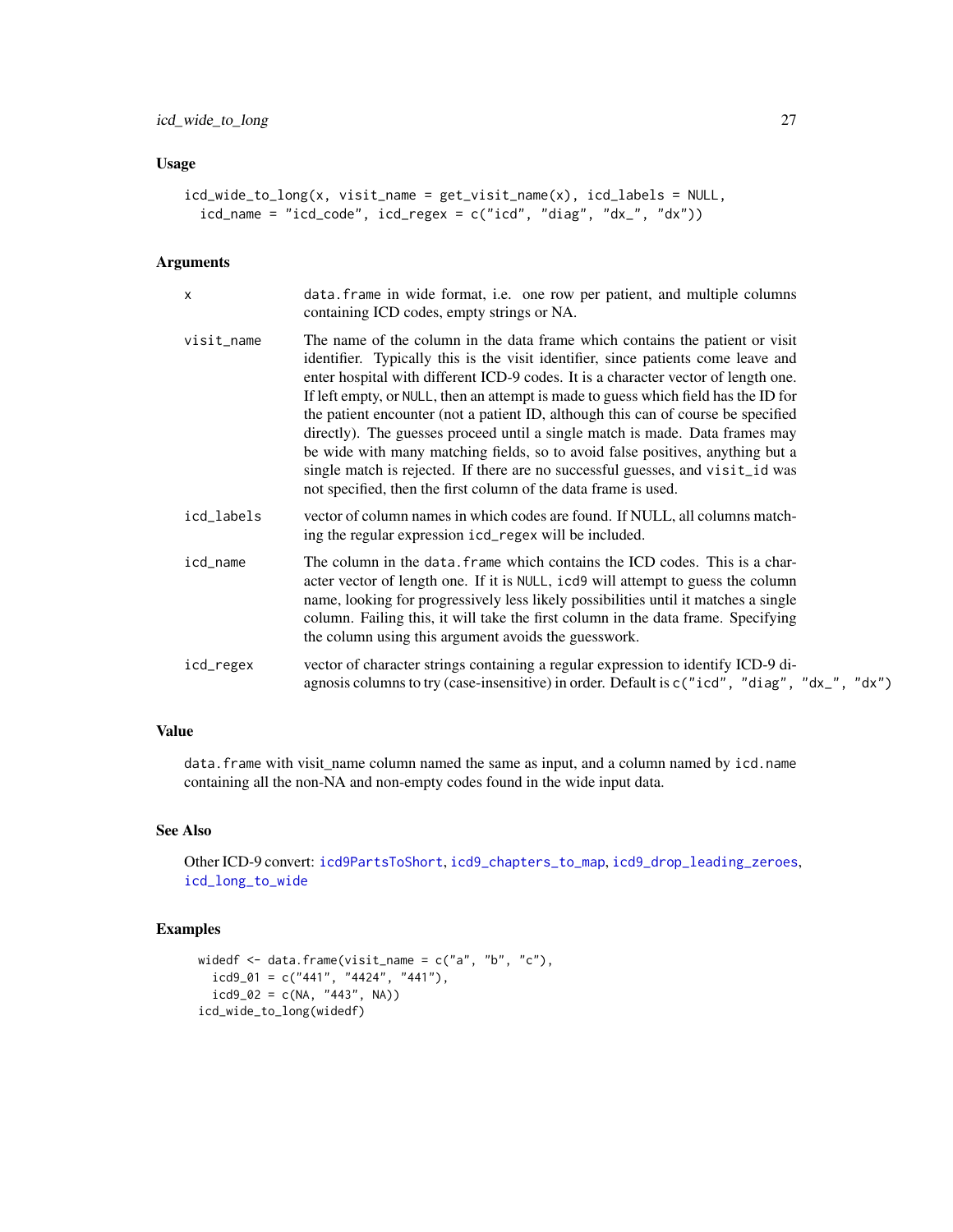<span id="page-27-0"></span>is.icd\_short\_diag *test ICD-related classes*

#### Description

currently no checks on correctness of the classes for these functions

#### Usage

```
is.icd_short_diag(x, must_work = FALSE)
is.icd_decimal_diag(x, must_work = FALSE)
is.icd9(x)
is.icd10(x)
is.icd9cm(x)
is.icd10cm(x)
is.icd_long_data(x)
is.icd_wide_data(x)
is.icd_comorbidity_map(x)
```
# Arguments

| X         | Any object which may have ICD-related classes set                                  |
|-----------|------------------------------------------------------------------------------------|
| must work | single logical value, if FALSE (the default) this may return NULL if the attribute |
|           | is not present. If TRUE, then either TRUE or FALSE is returned.                    |

#### Details

is.icd\_short\_diag tests for presence of an attribute, not whether the code is a valid ICD code. If must\_work is TRUE then NULL (i.e. no attribute set) returns FALSE, otherwise NULL is returned.

print.icd\_comorbidity\_map

*Print a comorbidity map*

# Description

The default is to summarize by printing the first seven comorbidities, and the first seven codes for each. To print the whole thing, just convert it to a list.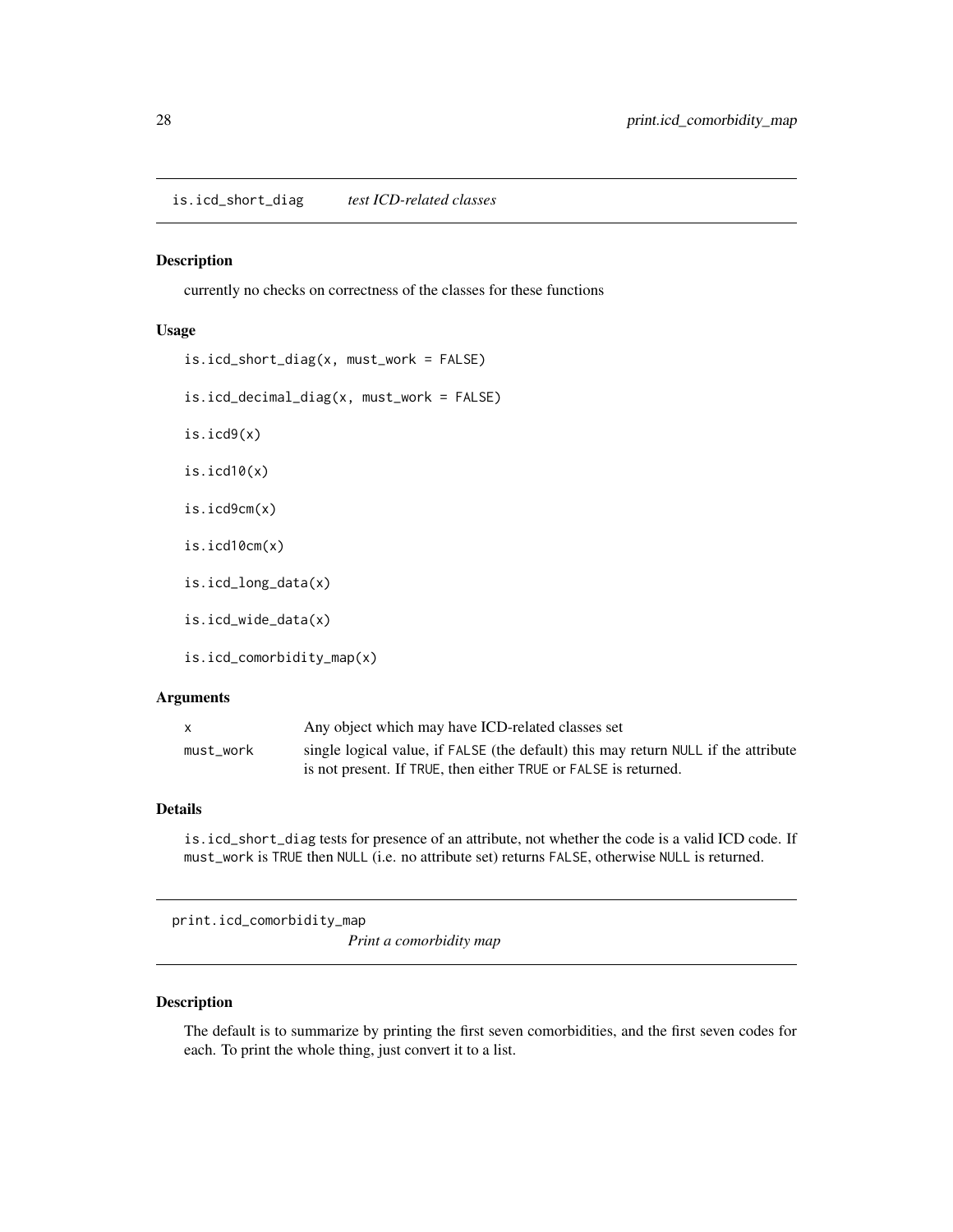# <span id="page-28-0"></span>subset\_icd 29

# Usage

```
## S3 method for class 'icd_comorbidity_map'
print(x, ..., n_{conorbidities} = 7,n\_codes = 7)
```
# Arguments

| X                       | a list optionally with class icd_comorbidity_map         |
|-------------------------|----------------------------------------------------------|
| $\cdot$ $\cdot$ $\cdot$ | further arguments are passed to print                    |
| n_comorbidities         |                                                          |
|                         | single integer, number of comorbidities to print         |
| n_codes                 | single integer, number of codes per comorbidity to print |

# Examples

```
icd9_map_ahrq
## Not run:
print(icd9_map_ahrq)
print(icd9_map_ahrq, n_comorbidities = 3, n_codes = 3)
print.list(icd9_map_ahrq)
print(list(icd9_map_ahrq))
```
## End(Not run)

subset\_icd *extract subset from ICD data*

# Description

exactly the same as using x[n] or x[[n]] but preserves the ICD classes in result

# Usage

```
## S3 method for class 'icd9'
x[...]
## S3 method for class 'icd9'
x[[...]]
## S3 method for class 'icd10'
x[...]
## S3 method for class 'icd10'
x[[...]]
```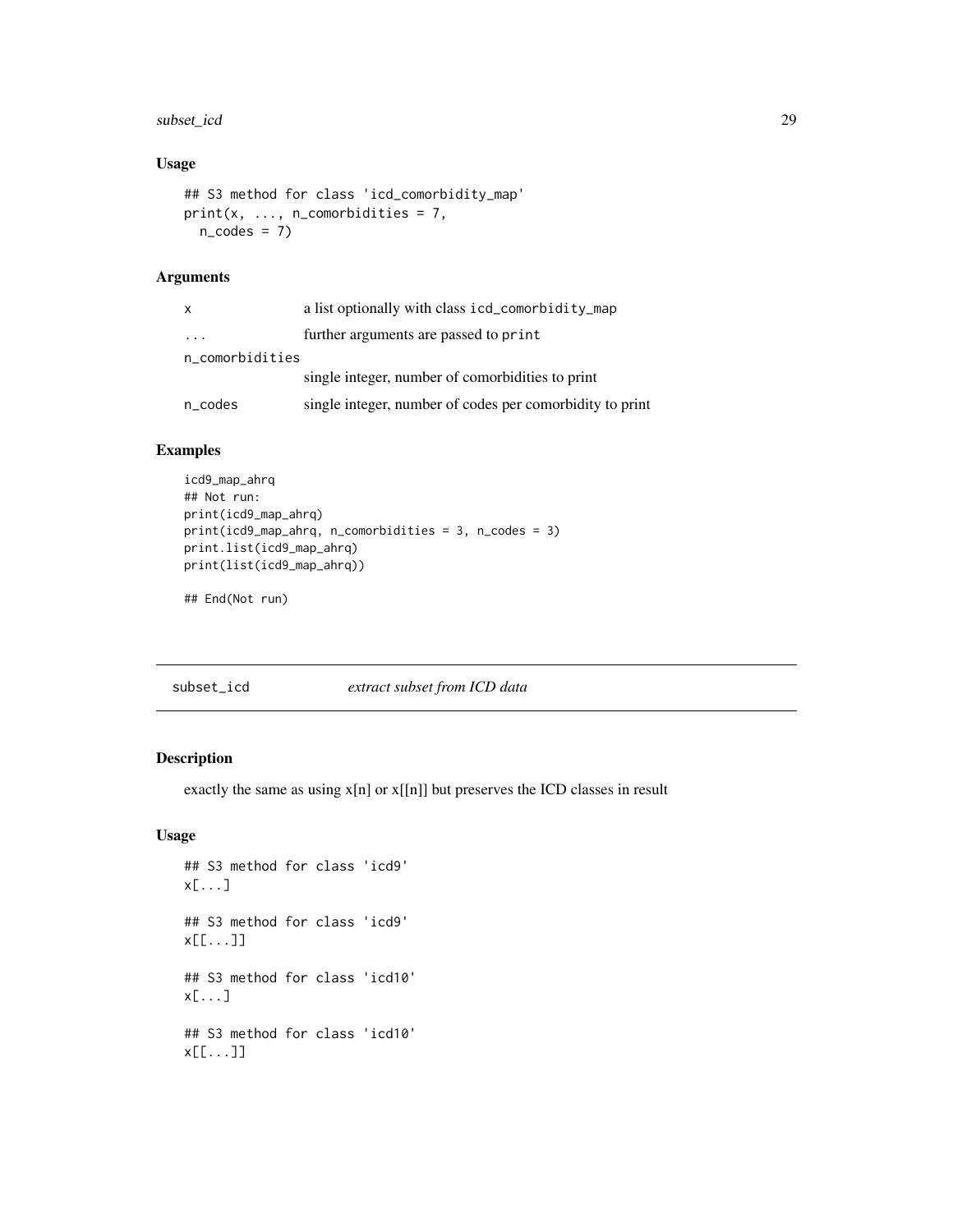<span id="page-29-0"></span>30 unzip\_single

# Arguments

|                         | input data with list, vector, factor, and class set to an ICD type. |
|-------------------------|---------------------------------------------------------------------|
| $\cdot$ $\cdot$ $\cdot$ | arguments passed on to other functions                              |

# Examples

```
x \le - as.icd9(list(my_codes = c("V10.1", "441.1")))
x[1]
x[[1]]
x[[1]][2]
# subsetting a list should give the underlying data structure type,
# preserving the ICD class
stopifnot(!inherits(x[[1]], "list"))
stopifnot(!inherits(x[[1]][2], "list"))
y <- as.icd10(c("A01", "B0234"))
y[2]
y[[2]]
stopifnot(inherits(y[2], "icd10"))
stopifnot(inherits(y[[2]], "icd10"))
```
unzip\_single *unzip a single file from URL*

# Description

take a single file from zip located at a given URL, unzip into temporary directory, and copy to the given save\_path

# Usage

```
unzip_single(url, file_name, save_path)
```
#### Arguments

| url       | URL of a zip file                             |
|-----------|-----------------------------------------------|
| file name | file name of the resource within the zip file |
| save_path | file path to save the first file from the zip |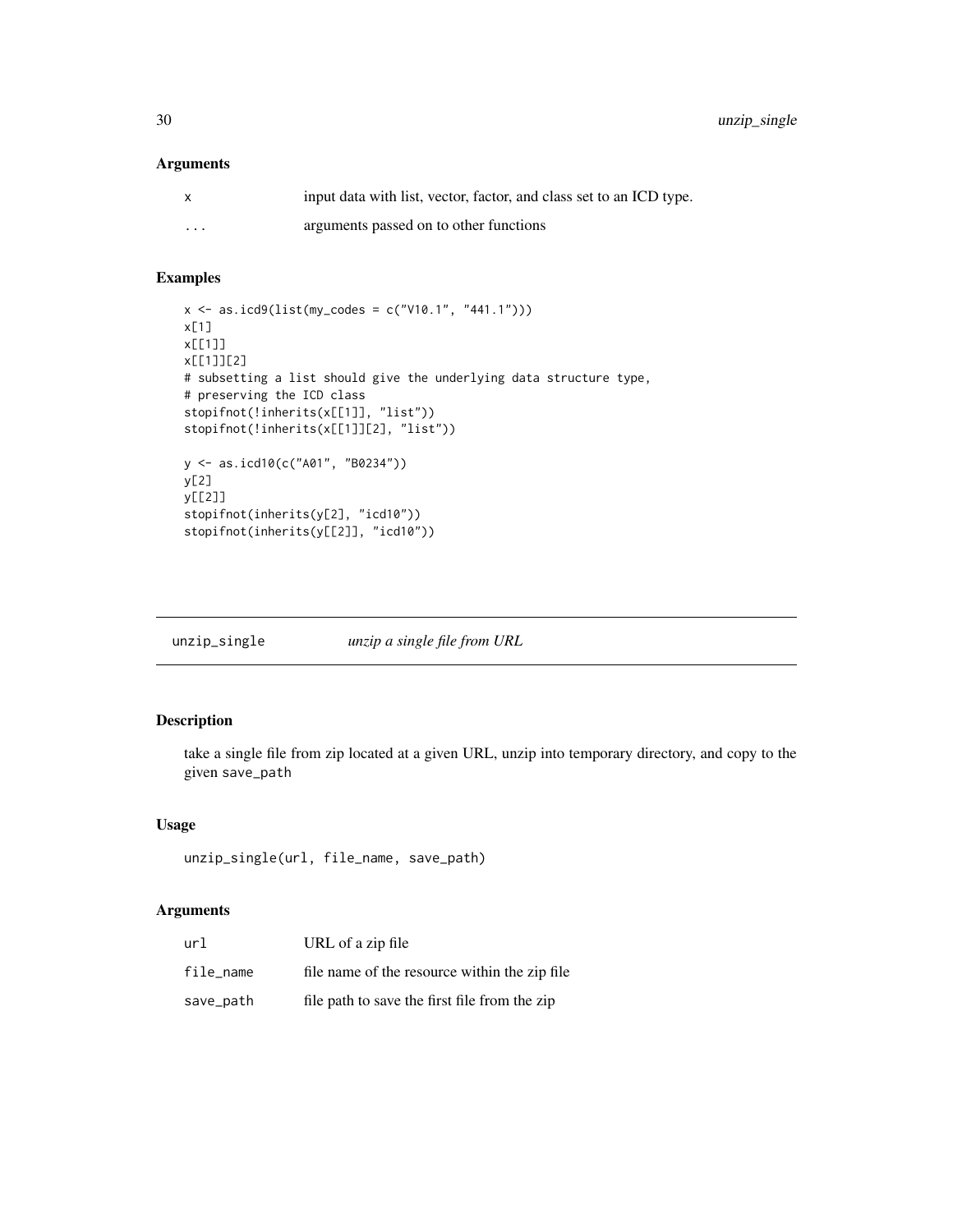<span id="page-30-0"></span>uranium\_pathology *United States Transuranium & Uranium Registries*

# **Description**

an ICD-10 data set (not ICD-10-CM) with mortality from the United States Transuranium & Uranium Registries, published in the public domain.

# Source

<http://www.ustur.wsu.edu/database/> [http://www.ustur.wsu.edu/Case\\_Studies/Patholo](http://www.ustur.wsu.edu/Case_Studies/Pathology/mdb/Pathology_Office2007.zip)gy/ [mdb/Pathology\\_Office2007.zip](http://www.ustur.wsu.edu/Case_Studies/Pathology/mdb/Pathology_Office2007.zip)

vermont\_dx *Hospital discharge data from Vermont*

#### **Description**

Anonymous data from public Vermont source for 2013

# Format

CSV original, minimally processed into R data frame.

# Details

Conditions of Release Release of public use data is subject to the following conditions, which the requestor agrees to upon accepting copies of the data:

1. The data may not be used in any manner that attempts to or does identify, directly or indirectly, any individual patient or physician.

2. The requestor agrees to incorporate the following, or a substantially similar, disclaimer in all reports or publications that include public use data: "Hospital discharge data for use in this study were supplied by the Vermont Association of Hospitals and Health Systems-Network Services Organization (VAHHS-NSO) and the Vermont Department of Banking, Insurance, Securities and Health Care Administration (BISHCA). All analyses, interpretations or conclusions based on these data are solely that of [the requestor]. VAHHS-NSO and BISHCA disclaim responsibility for any such analyses, interpretations or conclusions. In addition, as the data have been edited and processed by VAHHS-NSO, BISHCA assumes no responsibility for errors in the data due to coding or processing"

#### Author(s)

Vermont Division of Health Care Administration

#### Source

[http://healthvermont.gov/research/hospital-utilization/RECENT\\_PU\\_FILES.aspx](http://healthvermont.gov/research/hospital-utilization/RECENT_PU_FILES.aspx)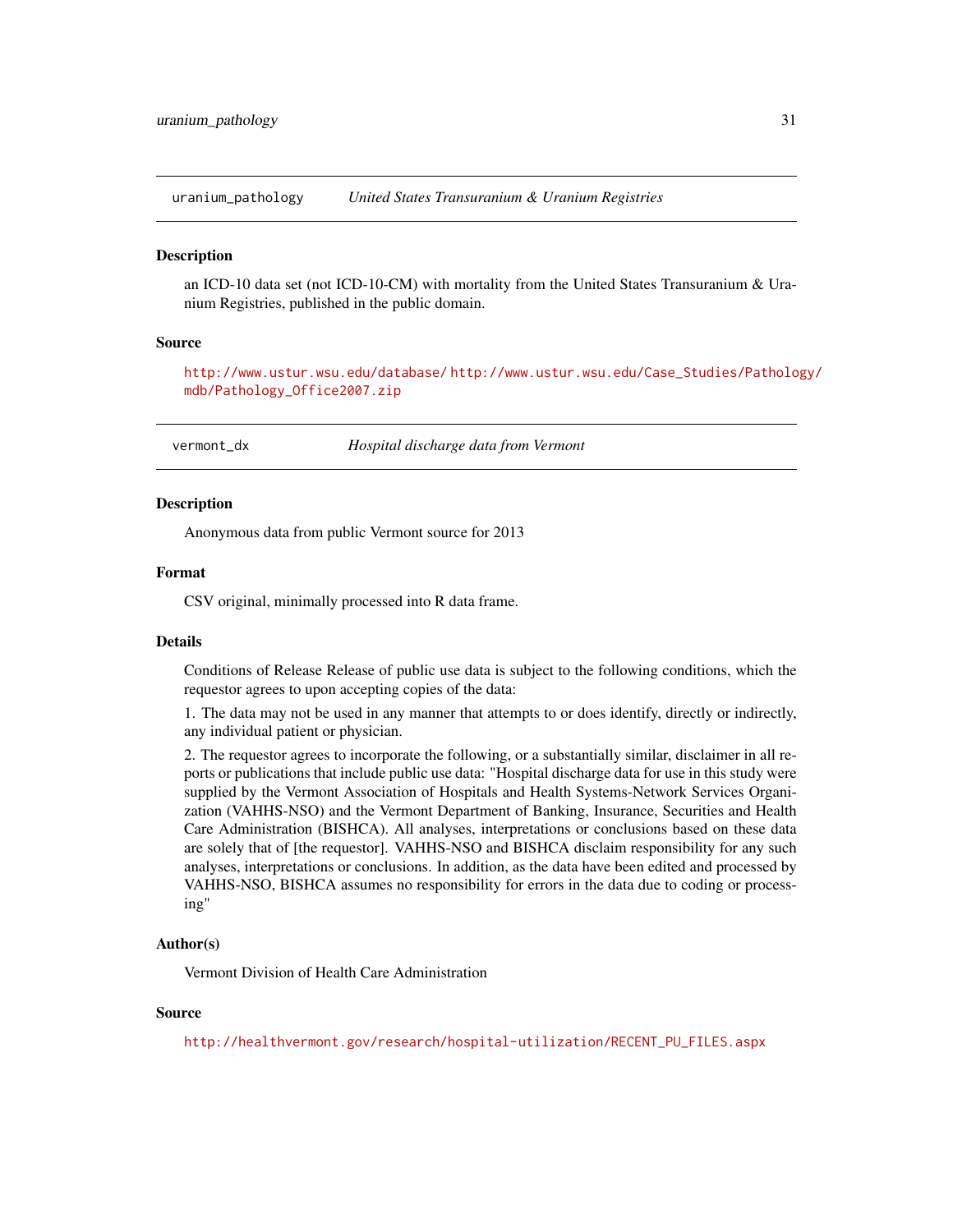```
[[.icd_comorbidity_map
```
*Extract vector of codes from an ICD comorbidity map*

# Description

Equivalent to a list, but preserves class of extracted vector.

# Usage

## S3 method for class 'icd\_comorbidity\_map' x[[index, ...]]

# Arguments

| $\mathbf{x}$            | comorbidity map, which is a named list |
|-------------------------|----------------------------------------|
| index                   | integer                                |
| $\cdot$ $\cdot$ $\cdot$ | arguments passed on to other functions |

# Examples

# show that attributes are preserved when subsetting stopifnot(is.icd\_short\_diag(icd10\_map\_ahrq[[1]]))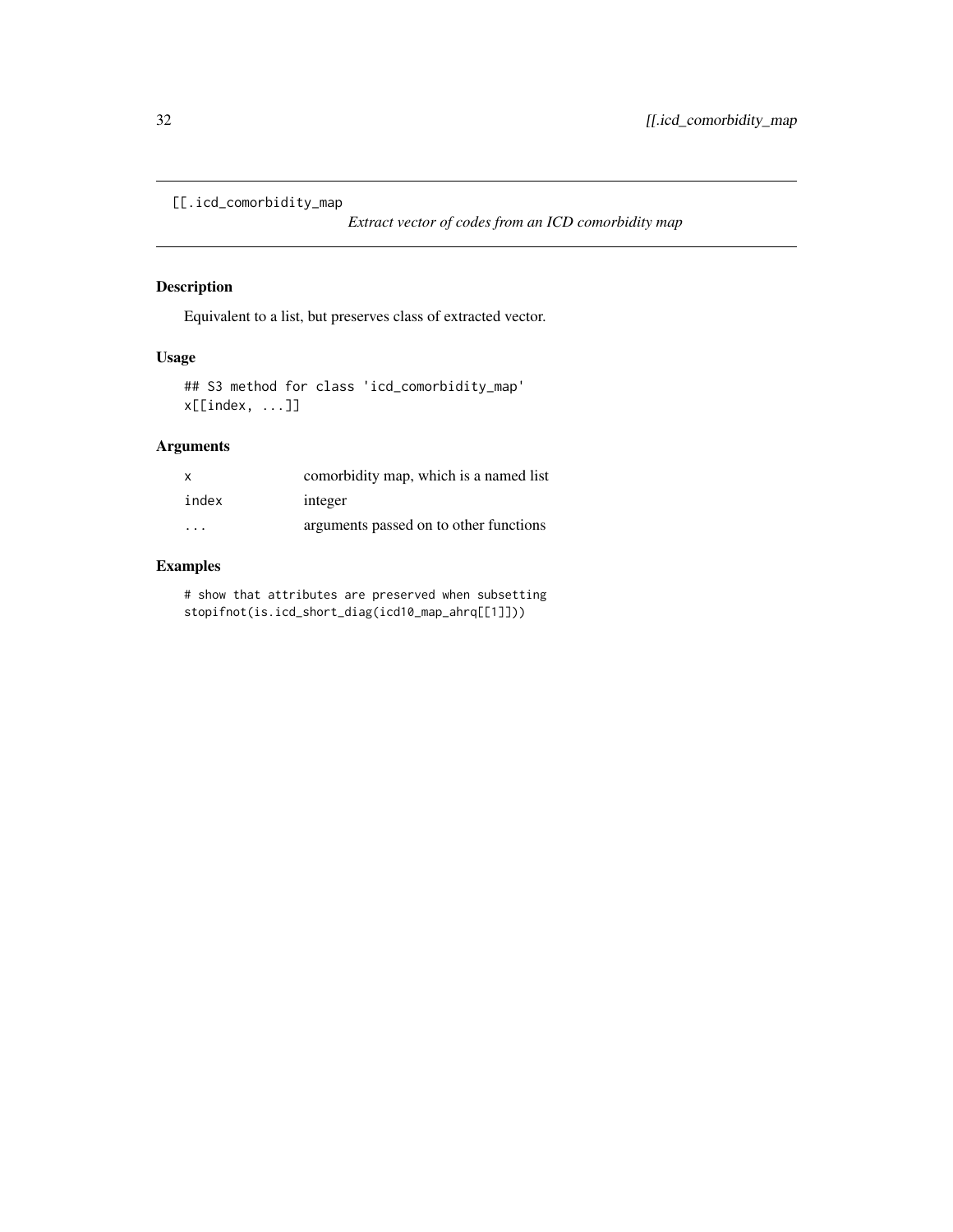# <span id="page-32-0"></span>**Index**

∗Topic category icd9\_chapters , [8](#page-7-0) ∗Topic character icd\_poa\_choices , [24](#page-23-0) ∗Topic datasets icd10cm2016 , [5](#page-4-0) icd9\_chapters , [8](#page-7-0) icd9\_map\_ahrq , [9](#page-8-0) icd9\_map\_elix , [10](#page-9-0) icd9\_map\_hcc , [10](#page-9-0) icd9\_map\_quan\_deyo , [11](#page-10-0) icd9\_map\_quan\_elix , [11](#page-10-0) icd9\_sources , [12](#page-11-0) icd9cm\_billable , [7](#page-6-0) icd9cm\_hierarchy , [7](#page-6-0) icd\_names\_elix , [24](#page-23-0) uranium\_pathology , [31](#page-30-0) vermont\_dx , [31](#page-30-0) ∗Topic list icd9\_chapters , [8](#page-7-0) ∗Topic manip icd\_filter\_poa , [20](#page-19-0) icd\_filter\_valid , [21](#page-20-0) icd\_long\_to\_wide , [23](#page-22-0) ∗Topic misc icd-package , [3](#page-2-0) ∗Topic utilities icd-package , [3](#page-2-0) [.icd10 *(*subset\_icd *)* , [29](#page-28-0) [.icd9 *(*subset\_icd *)* , [29](#page-28-0) [[.icd10 *(*subset\_icd *)* , [29](#page-28-0) [[.icd9 *(*subset\_icd *)* , [29](#page-28-0) [[.icd\_comorbidity\_map, [32](#page-31-0) ahrq *(*icd9\_map\_ahrq *)* , [9](#page-8-0) c.icd10 *(*combine *)* , [4](#page-3-0) c.icd9 *(*combine *)* , [4](#page-3-0) combine , [4](#page-3-0) convert , *[3](#page-2-0)*

icd *(*icd-package *)* , [3](#page-2-0) icd-package , [3](#page-2-0) icd10-package *(*icd-package *)* , [3](#page-2-0) icd10\_chapters , [6](#page-5-0) icd10\_filter\_invalid *(*icd\_filter\_valid *)* , [21](#page-20-0) icd10\_filter\_valid *(*icd\_filter\_valid *)* , [21](#page-20-0) icd10\_map\_ahrq *(*icd9\_map\_ahrq *)* , [9](#page-8-0) icd10\_map\_cc *(*icd9\_map\_hcc *)* , [10](#page-9-0) icd10\_map\_elix *(*icd9\_map\_elix *)* , [10](#page-9-0) icd10\_map\_quan\_deyo , *[3](#page-2-0)* icd10\_map\_quan\_deyo *(*icd9\_map\_quan\_deyo *)* , [11](#page-10-0) icd10\_map\_quan\_elix , *[3](#page-2-0)* icd10\_map\_quan\_elix *(*icd9\_map\_quan\_elix *)* , [11](#page-10-0) icd10\_sub\_chapters , [6](#page-5-0) icd10cm2016 , [5](#page-4-0) icd9-package *(*icd-package *)* , [3](#page-2-0) icd9\_chapters , *[4](#page-3-0)* , [8](#page-7-0) icd9\_chapters\_to\_map , *[24](#page-23-0)* , *[27](#page-26-0)* icd9\_drop\_leading\_zeroes , *[24](#page-23-0)* , *[27](#page-26-0)* icd9\_filter\_invalid *(*icd\_filter\_valid *)* , [21](#page-20-0) icd9\_filter\_valid *(*icd\_filter\_valid *)* , [21](#page-20-0) icd9\_is\_e *(*icd9\_is\_n *)* , [9](#page-8-0) icd9\_is\_n , [9](#page-8-0) icd9\_is\_v *(*icd9\_is\_n *)* , [9](#page-8-0) icd9\_majors *(*icd9\_chapters *)* , [8](#page-7-0) icd9\_map\_ahrq , *[3](#page-2-0)* , [9](#page-8-0) icd9\_map\_cc *(*icd9\_map\_hcc *)* , [10](#page-9-0) icd9\_map\_elix , *[3](#page-2-0)* , [10](#page-9-0) icd9\_map\_hcc , [10](#page-9-0) icd9\_map\_quan\_deyo , *[3](#page-2-0)* , [11](#page-10-0) icd9\_map\_quan\_elix , *[3](#page-2-0)* , [11](#page-10-0) icd9\_sources , [12](#page-11-0) icd9\_sub\_chapters *(*icd9\_chapters *)* , [8](#page-7-0) icd9Billable *(*icd9cm\_billable *)* , [7](#page-6-0)